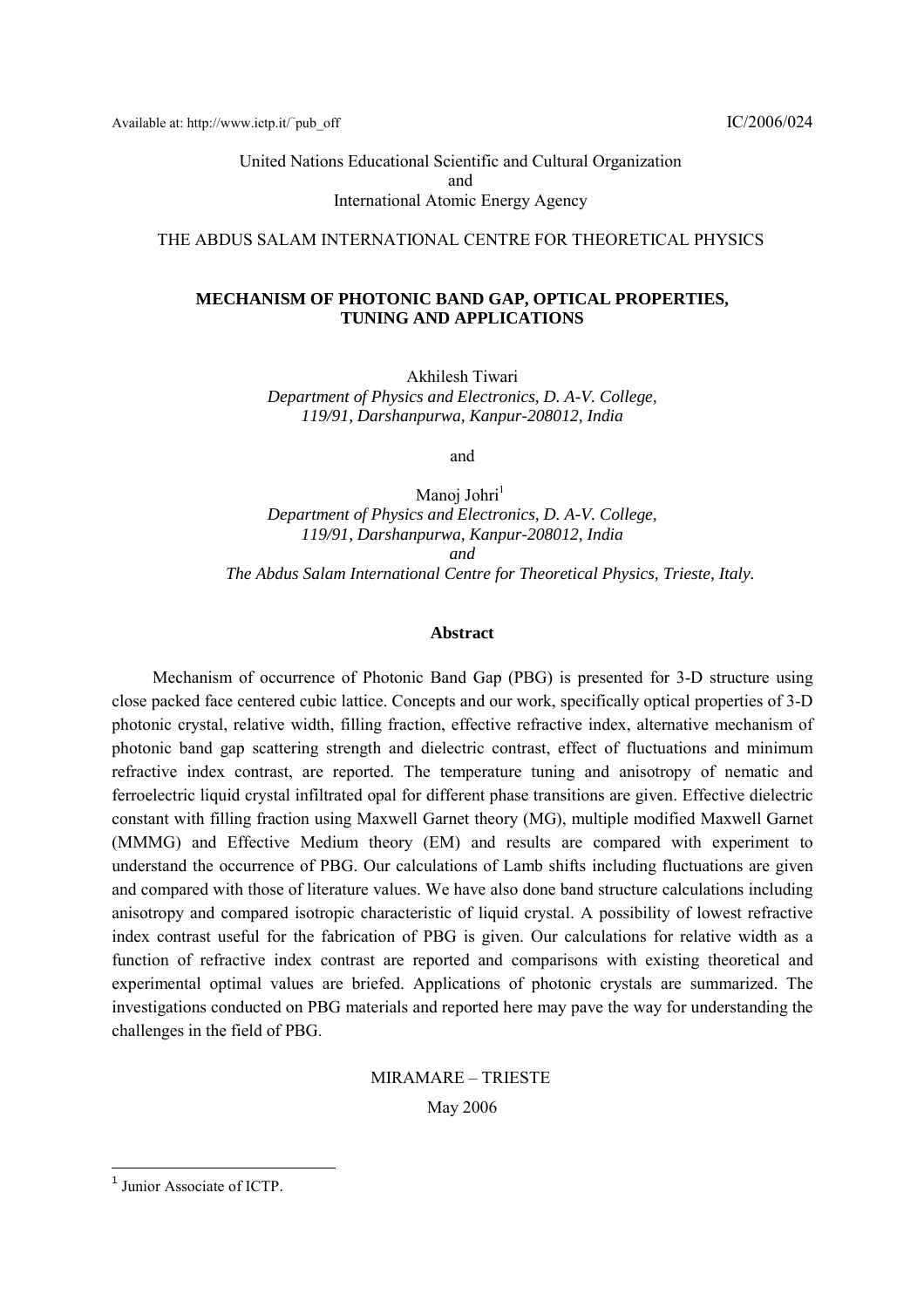## **Introduction**

The condensed matter physics of the  $20<sup>th</sup>$  century has given two important technological breakthroughs; firstly the Electronic Localization<sup>1</sup>, which led to the semiconductor revolution in electronic industry and secondly the invention of Laser. However, with the use of the laser everything became possible except the search of any real material that could micromanipulate the flow of light in the same way as the semiconductor does to electrons. The discovery of photonic band gap material is one of the frontiers in science and technology, so that all functions are possible by photons as are performed by electrons. The analogy of forbidden gap in semiconductor of electrons with the photonic band gap in semiconductor of light is another example in the direction of interpreting these gaps. Purcell<sup>2</sup> discovered that with the presence of a mirror one could alter radiation properties of an electromagnetic dipole. The principle of complete inhibition of spontaneous emission from an atom or molecule resulted from the ideas of Purcell<sup>2</sup> which are the direct corollary of the work of Anderson strong localization<sup>1</sup>. John worked on the caging of light<sup>3</sup> and gave fundamental optical principle namely localization of photons<sup>4</sup>. Yablonovitch<sup>5</sup> was engaged in work on reducing the losses due to spontaneous emission in lasers. He postulated another fundamental optical principle of Inhibition of Spontaneous Emission. Both these researchers<sup>4,5</sup> agreed simultaneously to propose photonic band gap for flow of photons similar to forbidden band gap in semiconductor for electron flow. The theoretical proposition<sup>4</sup> of minimum density of states giving a pseudophotonic band gap including the effect of disorders (fluctuations) was experimentally verified by Yablonovitch and Gmitter $6$ . The researchers $6$  did not show the degeneracy at the W-point of the Brillouin Zone (BZ) considering close packed face centered cubic (fcc) lattice and he erroneously reported complete photonic band gap. Ho et al<sup>7</sup> resolved the problem of degeneracy at W-point of the BZ by considering the diamond lattice and proposed a complete photonic band gap (CPBG) and it was experimentally verified by Yablonovitch et  $al^8$ . In an analogy with the semiconductors one can use doping process in these structures by locally adding or removing materials i.e. by creating a defect<sup>9</sup>. It is possible to demonstrate the localized states in the CPBG. The type of dopents is also important, the addition of material leads to a donor type defect and it is near the conduction band (CB) edge of the crystal structure, while removal of material corresponds to an acceptor type defect and it is near the valence band (VB). Such structures are called as semiconductor of light (or photonic crystal or electromagnetic crystal or photonic band gap material). John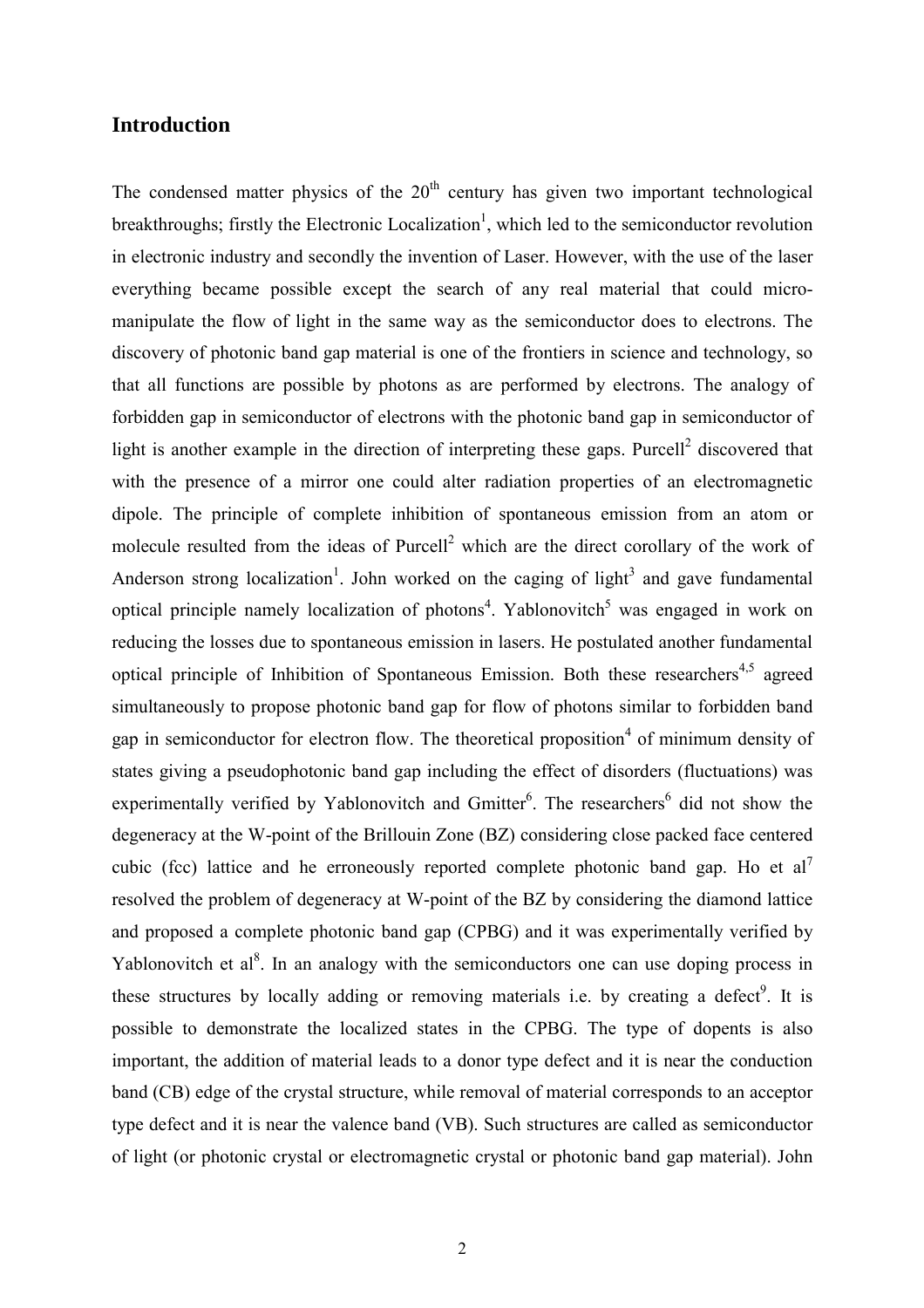and  $Wang<sup>10,11</sup>$  used quantum electrodynamics and collective phenomenon in a photonic band gap separating VB and CB by atomic impurity band as a result of photon atom bound state.

There have been many structures for one dimension (1-D), two dimensions (2-D) and three dimensions (3-D) photonic band gap materials as given<sup>12</sup> in Figure 1. For one dimension case we have two types of behaviour (i) wavelength in the band gap and (ii) wavelength not in the band gap. In the former case a wave incident on a band gap material (Figure 1a) partially reflects off each layer of the structure (Figure 1b). The reflected waves are in phase and reinforce one another. They combine with the incident wave to produce a standing wave (Figure 1c) that does not travel through the material. For wavelength not in band gap, at a wavelength outside the band gap (Figure 1d), the reflected waves are out of phase and cancel out one another (Figure 1e). The light propagates through the material only slightly attenuated (Figure 1f). For a two dimensional band gaps each unit cell of the structure (Figure 2a) produces reflected waves and refracted waves that must combine to cancel out the incoming wave (Figure 2b) no matter what direction it is travelling (Figure 2c). The waves are not shown in these figures. For three-dimensional geometry the band gap material works like two-dimensional cases. Diamond's tetrahedral configuration (Figure 3a) is the most effective geometry for making three dimensional band gap materials. This geometry occurs in a disguised form in 'Yablonovite'. The track of logs (Figure 3b) and this design (Figure 3c) shows silicon dioxide channels (light shade) in silicon (dark shade). The scattered structure (Figure 3d) is a rare example that has different underlying symmetry but it has only a small band gap. Johri and his coworkers<sup>13-18</sup> have studied 3-D photonic crystal structures and various research groups have proposed 3-D photonic crystal; some of important ones are given for ready reference in Figure 4. The theoretical methods are basically categorized as plane wave expansion method (PWE), transfer matrix method (TMM) and finite difference time domain technique (FDTD) while experimental methods include etching technique, layer by layer fabrication, woodpile structure and colloids etc.

We report our results for relative width, filling fraction and effective refractive index. Alternative mechanism of photonic band gap using scattering strength dielectric contrast, and the effect of fluctuations, minimum refractive index contrast are considered. The tuning of photonic band gaps for liquid crystal infiltrated synthetic opal is given. A calculation of variation of effective dielectric constant using different theoretical models as a function of filling fraction is given and a comparison is made with existing experimental data. We have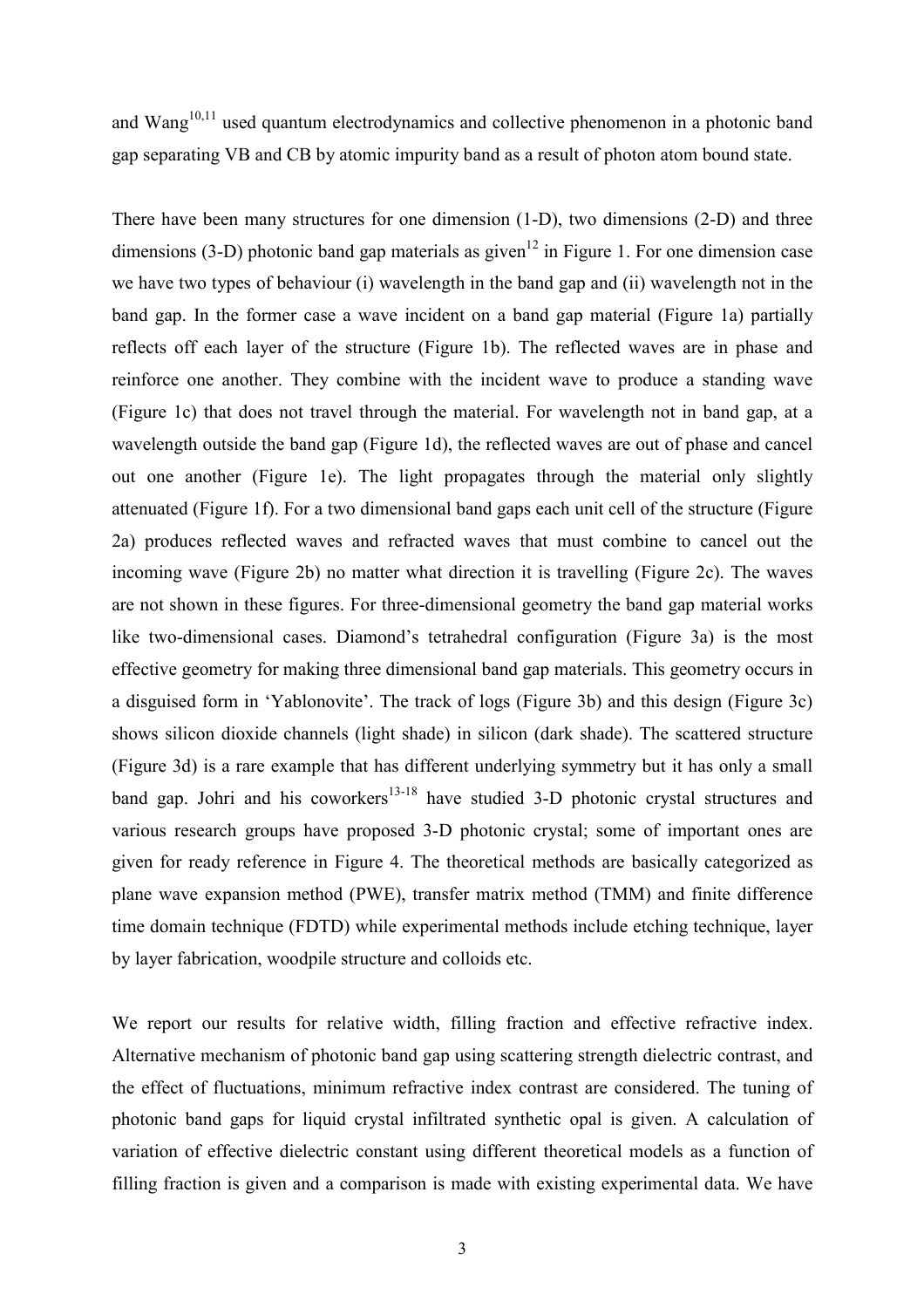also calculated relative width as a function of refractive index and optimal values are reported in comparison to existing theoretical and experimental data. Theoretical formulation for Lamb Shift is given considering fluctuations and anisotropic model. Band structure calculations and effect of anisotropy for tuning of PBG are also given. The impact of photonic crystals and applications is summarized.

### **Optical Properties of Photonic Band Gap Material**

#### **Relative Width**

The key properties are refractive index contrast, relative width, filling fraction and tuning of the photonic band gap using mechanical, magnetic, temperature variational and potential anisotropy variation methods. Minimum density of states, refractive index difference minimum and scattering strength have been cited for the mechanism of occurrence of photonic band gap. We consider relative width variation with refractive index for the sake of comparison in Figure  $(3)$ . The method of John<sup>4</sup> has been used to derive an expression for relative width and the final expression obtained is

$$
\Delta\omega/\omega_0 = 2\left[\left\{\sqrt{(3n_a^2 + 2n_b^2)} - \sqrt{(2n_a^2 + 3n_b^2)}\right\}/\left\{\sqrt{(3n_a^2 + 2n_b^2)} + \sqrt{(2n_a^2 + 3n_b^2)}\right\}\right]
$$
(1)

#### **Filling Fraction**

The isotropic model<sup>4</sup> gives following expression for filling fraction

$$
f_{opt} = 1/2n. \tag{2}
$$

For n=3.5 one gets  $f_{opt} \approx 0.14$ . The volume-filling fraction is usually defined as the ratio of volume of sphere to the volume of cell, i.e.,

$$
f = 4\pi/3(R_s/l^3),\tag{3}
$$

where  $R_s$  is the radius of sphere and *l* is the unit cube length. The value  $f=0.74$  corresponds to close packing of spheres beyond which overlapping occurs. The optimum value of filling fraction given in eq. (2) could be written for dielectric sphere in spherical air atoms i.e. with dielectric constant  $\varepsilon_a$  and  $\varepsilon_b$  respectively

$$
f_{opt} = n_b/(n_a + n_b) \tag{4}
$$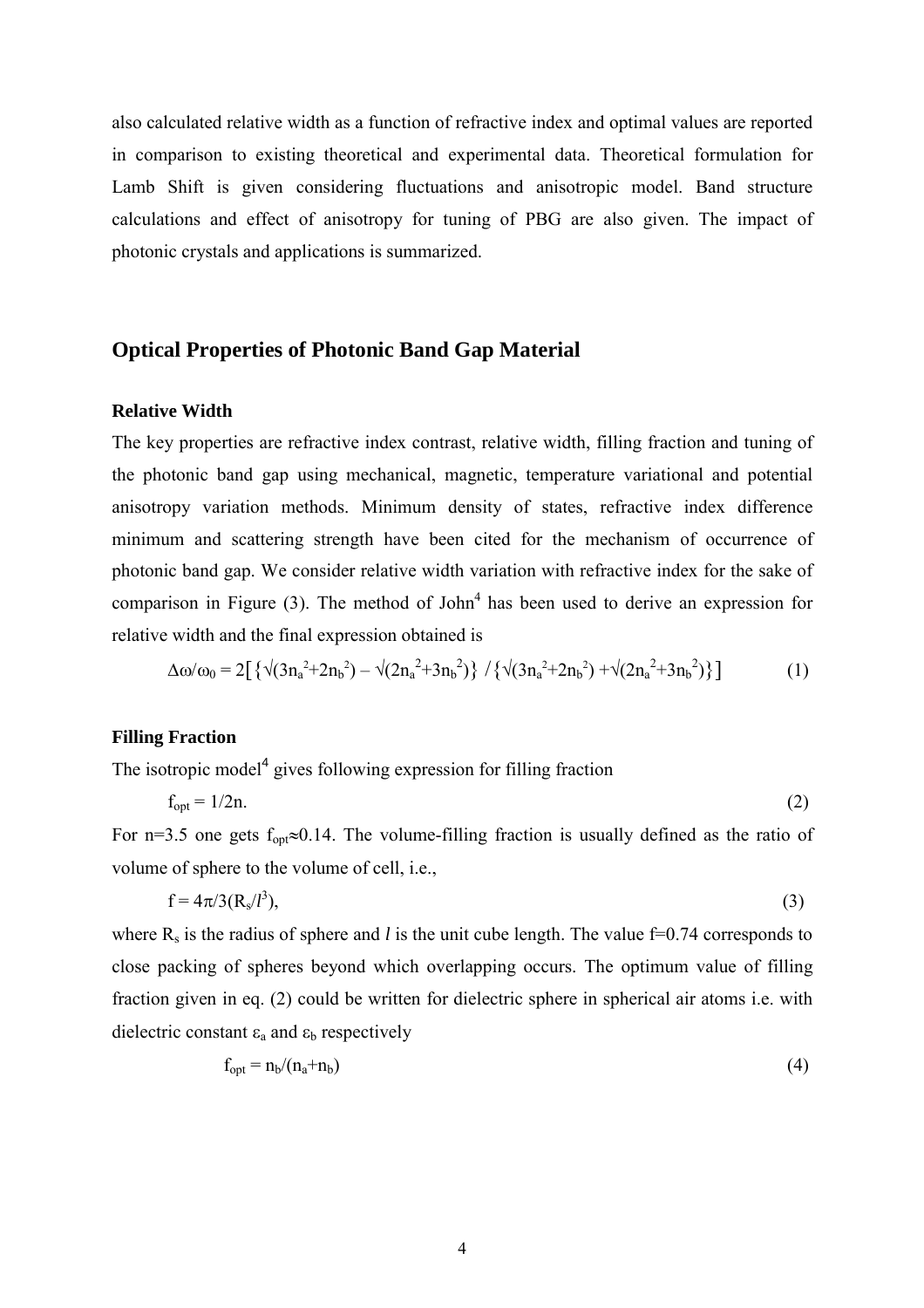#### **Effective Refractive Index**

The calculation of  $n_{\text{eff}}$  is of paramount importance in band structure calculations because it is related to the slope of the lowest two bands and to the accuracy of the first gap. The effective refractive index can be measured by measuring effective dielectric constant of a capacitor made of two large parallel plates sandwiching the heterogeneous medium, i.e.,

$$
n_{\text{eff}} = \sqrt{\varepsilon_{\text{eff}}} = \left[ \lim_{A, d \to \infty} \frac{d}{A} C(A, d) \right]^{1/2},\tag{5}
$$

Using  $k^2 = (5/12) G^2$  for W-point of the BZ and John<sup>4</sup> model we have obtained following expression of effective refractive index

$$
(n_{\rm eff})_w = 2(5)^{-1/2} \left[ (3n_a^2 + 2n_b^2)^{1/2} + (2n_a^2 + 3n_b^2)^{1/2} \right]. \tag{6}
$$

The calculations of  $n_{\text{eff}}$  were done by several authors<sup>19-20</sup> using average value of the lowest four frequencies at the X-point of the BZ in the long wavelength approximation. Yablonovitch and Gmitter<sup>6</sup> modified refractive index with volume filling fraction by simple linear interpolation using eq. (2) and extrapolation was done up to  $f = 1.0$  for their expression of n<sub>eff</sub> i.e.,

$$
(\mathbf{n}_{\rm eff})_{\rm x} = (2 \pi/a \ \omega_{\rm x}) \mathbf{c},\tag{7}
$$

where c is the speed of light,  $\omega_x$  is the centre frequency for X- point of the BZ and 'a' is the fcc unit cube length.

Zhang and Satpathy<sup>21</sup> used following relation for n<sub>eff</sub> in the long wavelength limit  
\n
$$
(n_{eff})_x = \lim_{x \to 0} \underline{c}
$$
, (8)  
\n $k \to 0$  (d $\omega_x$ /dk)

where k is the propagation vector and  $(d\omega_x/dk)$  is the group velocity. Leung and Liu<sup>19</sup> have assumed the slope of the line of the dispersion curves originating from the point Γ of the BZ as  $n_b/(n_{\text{eff}})_{x}$ . For infiltration of one material into the other the effective refractive index can be approximately expressed as follows

$$
(\mathbf{n}_{\rm eff})_{\rm air} = [\mathbf{f}^2 \times 1^2 + (1-\mathbf{f}) \mathbf{n}_{\rm b}^2]^{1/2}, \qquad (9)
$$

$$
(\mathbf{n}_{\rm eff})_{\rm diel} = [\mathbf{f} \times \mathbf{n}_a^2 + (1-\mathbf{f}) \, 1^2]^{1/2} \,, \tag{10}
$$

where volume filling fraction is found by using eq. (3).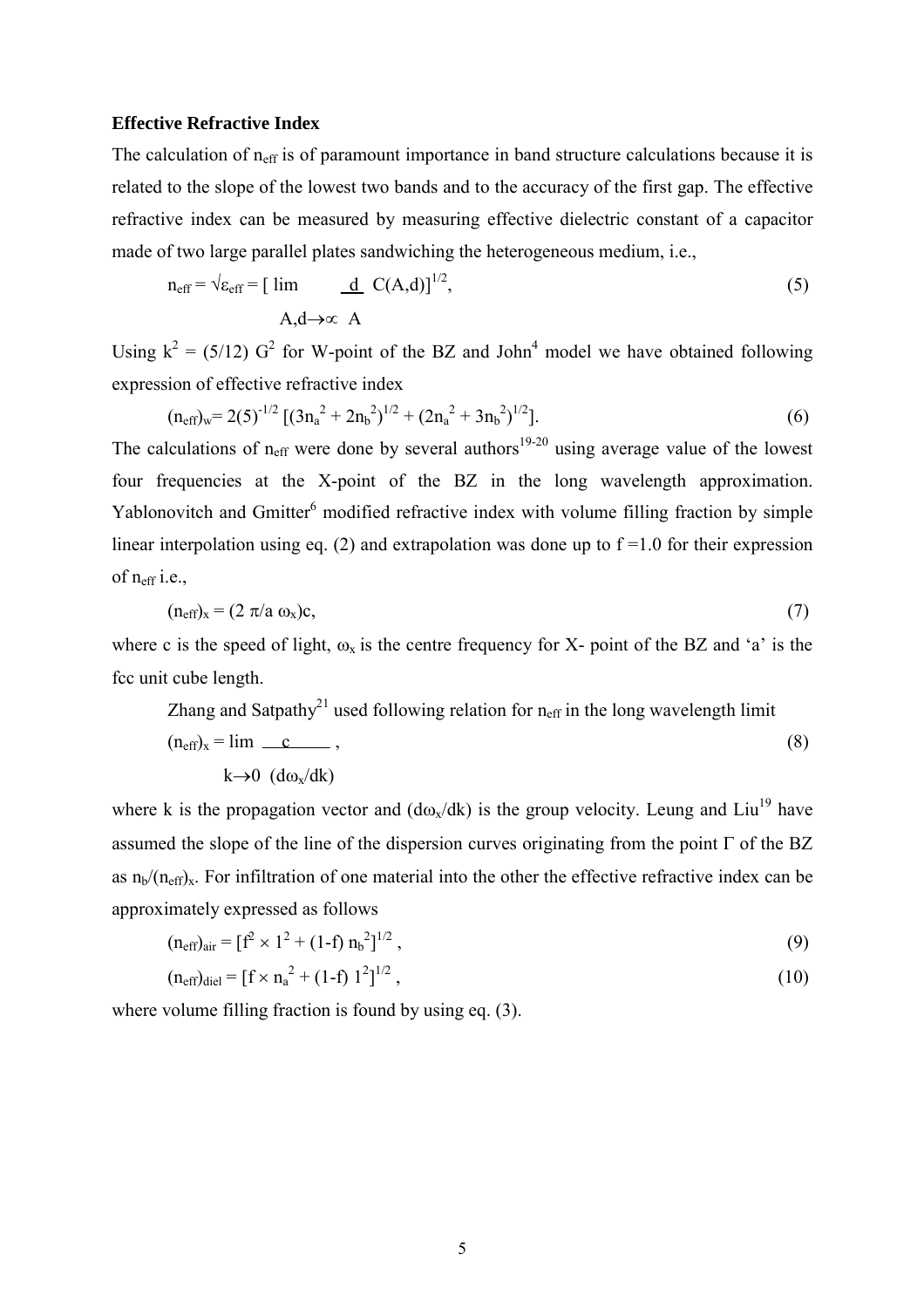# **Alternative Scattering Strength Mechanism of the PBG, Effect of Fluctuations, Minimum Dielectric Contrast and Temperature Tuning of PBG**

John<sup>4</sup> has given a dispersion relation in terms of the small deviation **q** of the wave vector **k**  from the point **k**<sub>0</sub> on the Bragg plane for which  $k_0^2 = G^2/(1+\epsilon_0/\epsilon_1)$ . There are three components of  $q$ , i.e.,  $q_1$ ,  $q_2$  and  $q_3$ . The third component  $q_3$  tangent to the Bragg plane does not enter in the dispersion relation

$$
\omega^2/c^2 = E_c + A_1 q_1^2 + A_2 q_2^2, \tag{11}
$$

where  $E_c = 2k_0^2 / (\varepsilon_0 + \varepsilon_1)$ . (12)

$$
A_1 = (2/\epsilon_1) \left[ (\epsilon_0^2 + \epsilon_1^2) / (\epsilon_0^2 \cdot \epsilon_1^2) \right]. \tag{13}
$$

$$
A_2 = (2/\epsilon_1)[3-\epsilon_0/\epsilon_1]/(\epsilon_0/\epsilon_1+1)].
$$
\n(14)

In eq. (8) we have separated the total dielectric constant  $\varepsilon(x)$  into its average value  $\varepsilon_0$  and spatially fluctuating part  $\varepsilon_{\text{fluct}}(\mathbf{x})$ . This fluctuating component plays a role analogous to the random potential and it scatters the electromagnetic waves. It is scattering component. The condition  $\varepsilon_0$  +  $\varepsilon_{\text{fluct}}(\mathbf{x}) > 0$  everywhere translates into the requirement that the energy eigen value be always greater than the effective potential  $|(\omega^2/c^2) \epsilon_{fluct}(\mathbf{x})|$ . The terms  $\epsilon_0$  and  $\varepsilon_{\text{fluct}}(\mathbf{x})$  have been defined elsewhere<sup>4</sup>. The  $\varepsilon_0$  corresponds to non-scattering component. The scattering strength is defined as the ratio of scattering component to the non-scattering component in crude sense. The scattering strength is a measure of deviation from the free photon condition. To derive scattering strength we write, from John<sup>4</sup> theory

$$
-\nabla^2 \mathbf{E} + \nabla(\nabla \cdot \mathbf{E}) - (\omega^2/c^2) \varepsilon(\mathbf{x}) \mathbf{E} = 0,
$$
\n(15)

where  $\varepsilon$  (**x**) =  $\varepsilon_0$  +  $\varepsilon$ <sub>fluct</sub>(**x**) =  $\varepsilon_0$  + { $\varepsilon_1$ (**x**) + V(**x**)}. (16)

Scattering strength is

$$
\varepsilon_{\rm r}(\mathbf{x}) = \varepsilon_{\rm fluct}(\mathbf{x}) / \varepsilon_0, \tag{17}
$$

which may be written as,

$$
\varepsilon_{r}(\mathbf{x}) = (\varepsilon_{1}(\mathbf{x}) + V(\mathbf{x})) / \varepsilon_{0}, \qquad (18)
$$

Under special circumstances we define scattering strength as,

$$
\varepsilon_{\rm r} \approx \varepsilon_1/\varepsilon_0 = (\varepsilon_{\rm a} - \varepsilon_{\rm b})/(\varepsilon_{\rm a} + \varepsilon_{\rm b}),\tag{19}
$$

But this equation is true only for  $\varepsilon_1/\varepsilon_0 > 1/3$  under the John's idea<sup>4</sup> for  $\varepsilon_1/\varepsilon_0 = 1/3$  we get  $n_b/n_a=0.707$  but for value of  $\epsilon_r=1$ , eq. (19) is not applicable and we get  $\epsilon_b=0$  as such. However, we assume geometrical mean (GM) of  $\varepsilon_a$  and  $\varepsilon_b$  because for large values of dielectric contrast only GM is appropriate rather than arithmetical average. We can get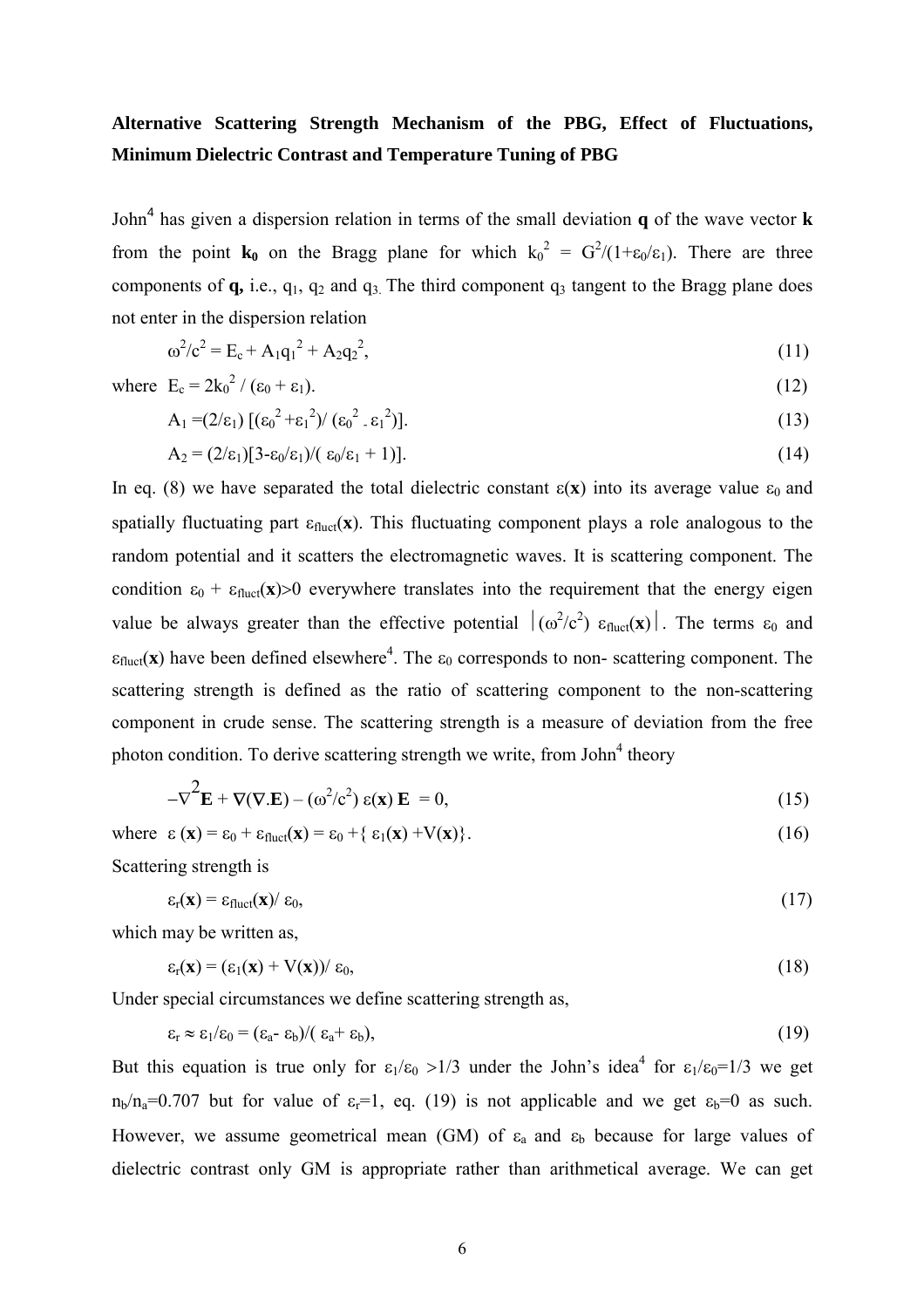optimum value of  $\varepsilon_r$  from the following equation by replacing  $(\varepsilon_a + \varepsilon_b)/2$  by  $\varepsilon_0 = (\varepsilon_a \varepsilon_b)^{1/2}$  for non linear characteristics. Therefore eq. (19) is reduced to

$$
(\varepsilon_{\rm r})_{\rm opt} = (\varepsilon_{\rm a} - \varepsilon_{\rm b})/2\sqrt{\varepsilon_{\rm a}\varepsilon_{\rm b}}\,. \tag{20}
$$

To modify the decomposition<sup>4</sup> of  $\varepsilon(\mathbf{x})$  we replace  $\varepsilon_0$  by effective spatial average $\ll \varepsilon$ , i.e.,

$$
\varepsilon(\mathbf{x}) = \langle \varepsilon \rangle + \varepsilon_{\text{fluct}}(\mathbf{x}),
$$

$$
= Non-scattering component + Scattering component
$$
\n
$$
(21)
$$

The scattering strength  $\varepsilon_r$  (**x**) is the ratio of scattering to non-scattering component i.e.,

$$
\varepsilon_{\rm r}(\mathbf{x}) = \varepsilon_{\rm fluct}(\mathbf{x}) / \langle \varepsilon \rangle, \tag{22}
$$

The spatial average  $\langle \epsilon \rangle$  in eq. (22) may be defined as follows

$$
\langle \varepsilon \rangle = \frac{\int_{\text{ws}} \varepsilon(\mathbf{x}) d\mathbf{x}}{V_{\text{cell}}} \tag{23}
$$

where 'ws' stands for Wigner Sietz cell and  $V_{cell}$  is the volume of the primitive cell of the lattice, where <ε> is space average part responsible for no scattering or forward scattering while  $\varepsilon_{\text{fluct}}(x)$  gives off-axis scattering (or scattering).  $\varepsilon_{\text{fluct}}(x)$  is solely responsible for the deviation from the free photon problem. From eq. (21) and (22) we get the scattering strength as  $\varepsilon_r(\mathbf{x}) = (\varepsilon(\mathbf{x}) / \langle \varepsilon \rangle) - 1,$  (24)

For a periodic array of dielectric spheres, each of radius  $R_s$  and dielectric constant  $\varepsilon_a$ , embedded in a background (host) medium  $\varepsilon_b$  one can write to a first approximation

$$
\varepsilon(\mathbf{x}) \approx \langle \varepsilon^2 \rangle = \mathbf{f} \, \varepsilon_a^2 + (1 - \mathbf{f}) \, \varepsilon_b^2 \tag{25}
$$

and also

$$
\langle \varepsilon \rangle^2 = c^2 / \langle c \rangle^2 = [f \varepsilon_a + (1-f) \varepsilon_b]^2,
$$
\n(26)

where c is speed of light. We consider  $\varepsilon_r$  as the measure of deviation from the free photon problem and it can now be expressed as

$$
\varepsilon_{\rm r} = \left[ \left( \langle \varepsilon^2 \rangle / \langle \varepsilon \rangle^2 \right) - 1 \right]^{1/2} \tag{27}
$$

For spherical air atom ( $n_b$  = varied,  $n_a$ =1) we get  $\varepsilon_r$  as

$$
\varepsilon_{\rm r} = \left[ \left\{ \left\{ f \times 1^4 + (1 - f) \, n_{\rm b}^4 \right\} / \left\{ f \times 1^2 + (1 - f) \, x n_{\rm b}^2 \right\}^2 - 1 \right\}^{1/2} . \right] \tag{28}
$$

While for dielectric sphere ( $n_b=1$ ,  $n_a$  = varied) the expression for  $\varepsilon_r$  is

$$
\varepsilon_{\rm r} = \left[ \{ \mathbf{f} \times \mathbf{n}_{\rm a}^4 + (1-\mathbf{f}) \times \mathbf{1}^4 \} / \{ \mathbf{f} \times \mathbf{n}_{\rm a}^2 + (1-\mathbf{f}) \times \mathbf{1}^2 \}^2 - 1 \right]^{1/2} . \tag{29}
$$

For  $\varepsilon_r=1$  we get a new expression for dielectric contrast

$$
\varepsilon_a/\varepsilon_b = [\{(1-f)/(1-2f)\}\{2\mp 1/\sqrt{(f(1-f))}\}],\tag{30}
$$

where f is computed by the ratio of the volume of a component to the total volume of the composite system. A plot of  $\varepsilon_a/\varepsilon_b$  versus f is given in Figure 5.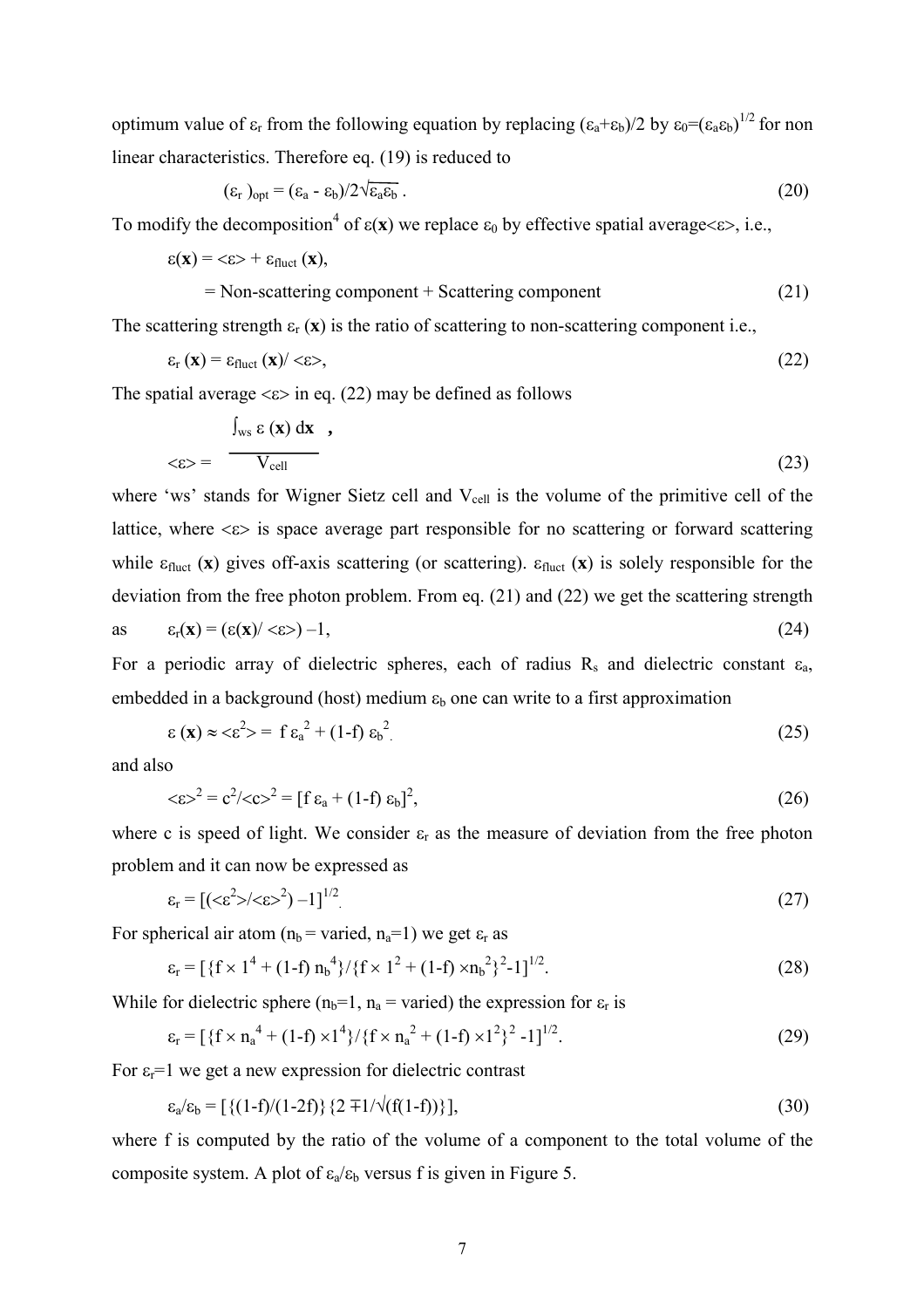We propose an alternative mechanism in this work to assure a photonic band gap arising as a result of overlapping of gaps in addition to existing one of density of state minimum. The proposed criterion chosen is threshold value of effective refractive index to optimize scattering strength. The effective refractive index is defined by  $\langle \epsilon \rangle$  may be minimized by putting in eq. (26) the following condition

$$
f\epsilon_a = (1-f)\epsilon_b,\tag{31}
$$

i.e., the filling fraction for optimum value for  $\varepsilon_r$  and minimum value of effective refractive index  $(n_{\text{eff}})_{\text{min}}$  is given below

$$
f_{opt} = \varepsilon_b / (\varepsilon_a + \varepsilon_b) \qquad \text{and} \quad (1 - f_{opt}) = \varepsilon_a / (\varepsilon_a + \varepsilon_b), \tag{32}
$$

This value of  $f_{opt}$  also provides optimum value of  $\varepsilon_{root}$  when eq. (20) obtained in this work is used. The physical basis for eq. (31) is that the filling fraction must be a factor which when multiplied by the sum of the dielectric constant of the dielectric sphere and the back ground amounts to the dielectric constant of the background or 2f  $\sqrt{(\epsilon_a \epsilon_b)} = \epsilon_b$ , i.e.,  $f=(1/2)\sqrt{(\epsilon_b/\epsilon_a)}$  or dielectric contrast is equal to  $4f^2$ . The optimum value of filling fraction in eq. (2) can be obtained by our present approach i.e.  $2fn<sub>a</sub>n<sub>b</sub> = n<sub>b</sub>$  for  $n<sub>a</sub>=n$ .

The density of state minimum gives a pseudogap. The minimum refractive index difference may also assure the occurrence of the photonic band gap combined with density of states minimum as it leads to overlapping of gaps for different (BZ). We intend to reanalyze the situation for the occurrence of the photonic band gap taking into consideration effective dielectric constant for long wavelength limit, mechanism of minimum dielectric constant difference, optimum scattering strength and overlapping of gaps for different points of BZ. The expressions of relative width have been derived and the effective dielectric constant for heterogeneous medium has been experimentally observed by sandwitching the medium.

Using eq. (19) and (20) the relative width at W-point of the BZ is

$$
\Delta\omega/\omega_{\rm w} = 2[\{ (5 - \varepsilon_{\rm ropt})^{-1/2} - (5 + \varepsilon_{\rm ropt})^{-1/2} \} / \{ (5 - \varepsilon_{\rm ropt})^{-1/2} + (5 + \varepsilon_{\rm ropt})^{-1/2} \}]
$$
(33)

where ratio of propagation vector  $(k)$  and reciprocal vector  $(G)$  is  $(5/12)^{1/2}$ . The value of relative width for  $\varepsilon_{\text{ropt}}$ =1 is 20.2%. The overlapping of gaps is also crucial to assure existence of the PBG. Let us consider X- and L- point of the BZ which differ in frequency such that  $v_x/v_L = (2/\sqrt{3})$  giving a gap  $(v_x-v_L)$  which could be normalized to one of these frequencies therefore  $\Delta v/v_x$  where  $\Delta v=(v_x - v_L)$ . For overlapping of gaps we get  $(\Delta \omega/\omega_w)$  equal to  $\Delta \omega/\omega_x$ , i.e.,

$$
(1-\sqrt{3}/2)=2[\{(5\epsilon_0-\epsilon_1)^{-1/2}-(5\epsilon_0+\epsilon_1)^{-1/2}\}/\{(5\epsilon_0-\epsilon_1)^{-1/2}+(5\epsilon_0+\epsilon_1)^{-1/2}\}]
$$
\n(34)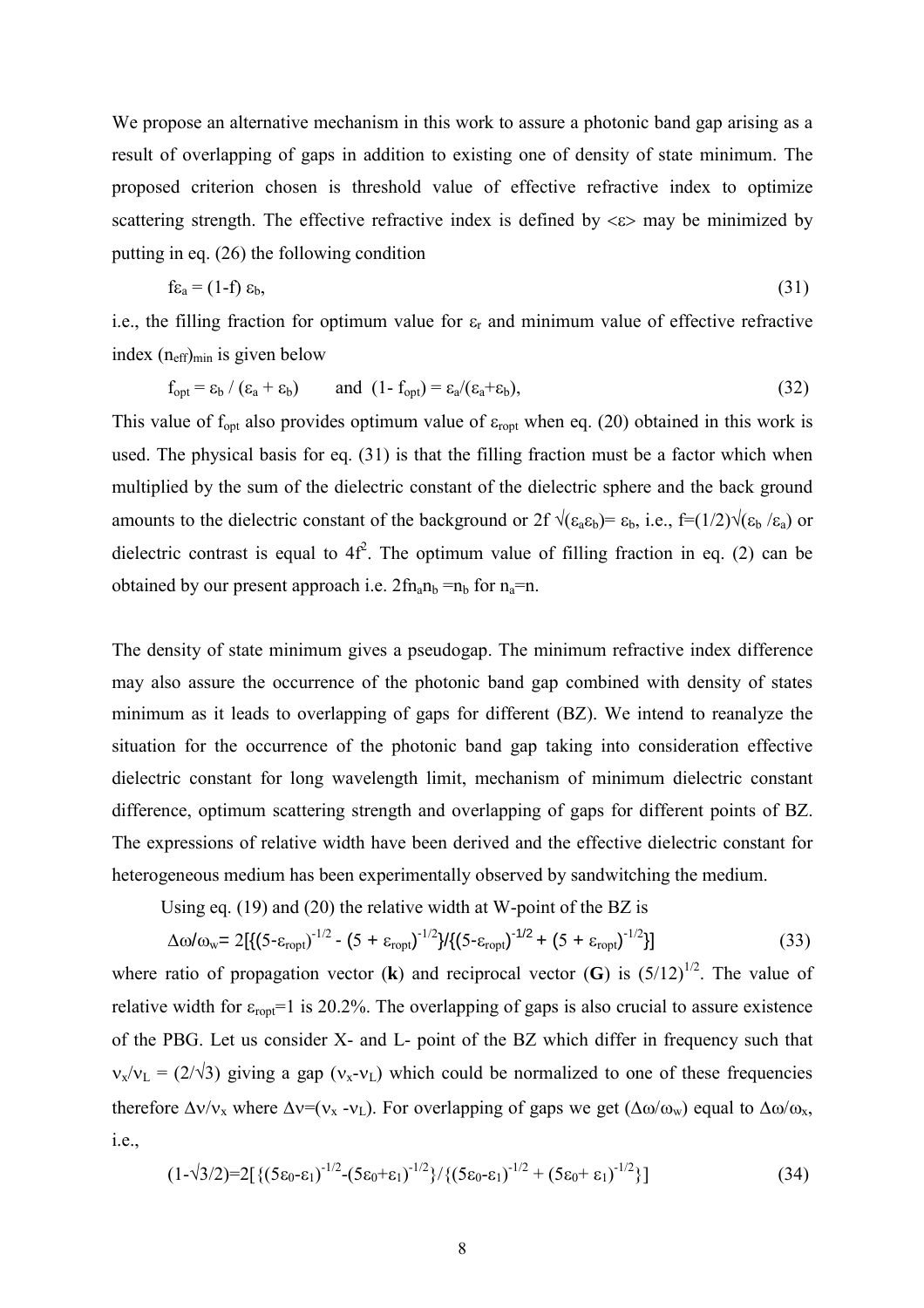which gives  $\epsilon_1/\epsilon_0 \approx 0.335$  and it is just more than 1/3 as assumed by John<sup>4</sup> for the occurrence of this pseudo PBG. The present work provides useful ideas about variation of effective dielectric constant as a function of filling fraction. The occurrence of the PBG could be assured by the mechanisms of minimum density of states, optimum scattering strength refractive index difference minimum and the overlapping of gaps for different points of the BZ.

#### **Temperature Tuning**

We have done calculations for relative width of nematic liquid crystal ZLI-1132 and smectic ferroelectric liquid crystal (R)-4′-(1-methoxycarbonyl-ethoxy)-phenyl-4-[4-(noctyloxy)phenyl]benzoate (1MC1EPOPB) synthetic opal  $(SiO<sub>2</sub>)$  infiltrated with liquid crystal as a function of temperature for the occurrence of pseudogap are reported for the W-point in the Brillouin zone. A new expression for relative width as function of refractive index for synthetic opal infiltrated with liquid crystal is proposed. The elative width  $(\Delta\omega/\omega_c)$  of the stop band is

$$
\Delta \omega = 2[(3n_a^2 + 2n_b^2)^{1/2} - (2n_a^2 + 3n_b^2)^{1/2}]
$$
  
\n
$$
\omega_c = \frac{2[(2n_a^2 + 3n_b^2)^{1/2} + (3n_a^2 + 2n_b^2)^{1/2}]}{[(2n_a^2 + 3n_b^2)^{1/2} + (3n_a^2 + 2n_b^2)^{1/2}]}
$$
\n(35)

## **Calculation of Effective Dielectric Constant Using Different Models**

Lorentz-Lorentz<sup>22</sup>, Brugmann's approach<sup>23</sup>, Korringa, Kohn and Rostoker (KKR) band structure procedure<sup>24</sup>. Busch and Soukoulis<sup>25</sup> effective medium theory have discussed the effective dielectric constant. We use Maxwell Garnet  $(MG)^{26}$ , Multiple Modified Maxwell Garnet  $(MMMG)^{27}$ . The expressions used are

$$
\langle \varepsilon \rangle_{\text{MG}} = \varepsilon_{\text{b}} \left[ 2\varepsilon_{\text{b}} + \varepsilon_{\text{a}} + 2f \, \left| \varepsilon_{\text{a}} - \varepsilon_{\text{b}} \right| / \left[ 2\varepsilon_{\text{b}} + \varepsilon_{\text{a}} f \, \left| \varepsilon_{\text{a}} - \varepsilon_{\text{b}} \right| \right] \right] \tag{36}
$$

$$
\langle \varepsilon \rangle_{\text{MMMG}} = \varepsilon_b [\varepsilon_b + [P^E (1-f) + f]] (\varepsilon_a - \varepsilon_b) |]/[\varepsilon_b + P^E (1-f)] (\varepsilon_a - \varepsilon_b) | ] \tag{37}
$$

$$
3(1-f)/2+\epsilon_b/\langle \epsilon \rangle_{EM}+3f/2+\epsilon_a/\langle \epsilon \rangle_{EM}=1
$$
\n(38)

where f is the volume filling fraction,  $\varepsilon_a$  is dielectric constant of dielectric material while  $\varepsilon_b$  is that for the surrounding medium. The composite material may be of two types i.e. dielectric sphere  $(\epsilon_a = \epsilon, \epsilon_b = 1)$  and dielectric air atom  $(\epsilon_a = 1, \epsilon_b = \epsilon)$ . The P<sup>E</sup> is the depolarizing factor, which has been taken  $\approx 1/3$  in the present calculation. The present variation of effective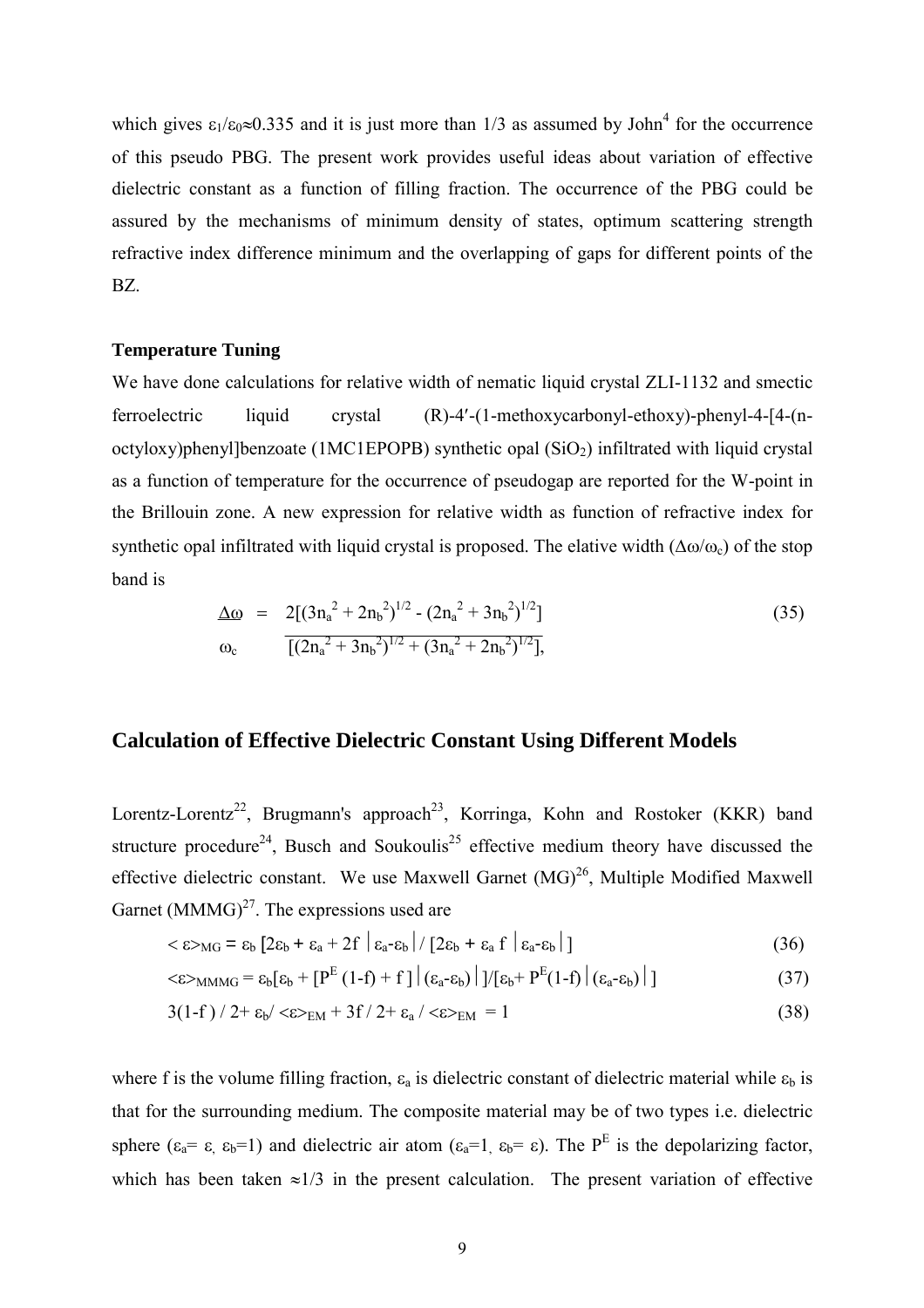dielectric constant versus filling fraction is given in Figure 8 for dielectric sphere and for spherical air atom using different approaches.

### **Calculation of Relative Width versus Refractive Index and Optimal Values**

#### **Theoretical Formulation for Lamb Shift**

Lamb and Rutherford<sup>28</sup> detected ordinary Lamb Shift of the  $2s_{1/2}$  level using microwave technique. It has been shown<sup>10,11,29</sup> that near a band edge, the dressing of the photons with a finite effective mass becomes strong enough to split the atomic level by an observable amount. An expression was given<sup>10,11,29</sup> for anomalous Lamb shift for the case of hydrogen, which affects the odd parity  $2p_{1/2}$  and not the even parity  $2s_{1/2}$ . They introduced a simple isotropic model Hamiltonian for electromagnetic waves in a three dimensional periodic dielectric medium and they found anomalous splitting of  $2p_{1/2}$  level comparable to the ordinary Lamb Shift of  $2s_{1/2}$  level.

The anisotropic model<sup>4</sup> used in the present calculation gives the following dispersion relation

$$
E - E_1 \equiv \alpha \left| P_{10} \right|^2 \frac{E \int d^3 \mathbf{k}}{c^2 m^2} (1/\omega_k^2 \left( E/\hbar - \omega_k \right)) \tag{39}
$$

We define E as  $(\omega_k/c)^2$ , where c is speed of light and  $\omega_k$  is angular frequency for propagation vector k. The value of  $\omega_k$  becomes singular ( $\omega_c$ ) near conduction band edge i.e. E<sub>1</sub>= ( $\omega_c/c$ )<sup>2</sup> for  $k = k_0$ . The  $p_{10}$  is the known dominant dipole matrix element for ground state,  $\alpha$  is the fine structure constant. When E<sub>1</sub> is close to a conduction edge frequency i.e. ( $\omega_c/c$ ) and  $|P_{10}|^2 \neq 0$ the quantum electrodynamic interaction is so strong that atomic level  $2p_{12}$  of hydrogen is splitted as a doublet. We consider that anisotropic dispersion relation as a function of fluctuations  $q_1$ , and  $q_2$  as given in eq. (11).

From eqs.(11), (12), (13) and (14) the Lamb shift  $z=(E-\hbar\tilde{\omega_c})/\hbar\omega_c$  is obtained<sup>29</sup> by considering integration limits as  $q_1/G$  and  $q_2/G$  in eq.(39) i.e.

$$
z \approx \alpha |P_{10}|^2 \frac{\pi [A_2/2]^{1/2} |G/\omega_c|^3 g_1(z)}{m^2 c^2}
$$
 (40)

where:  $g_1(z) \sim \pi [(c^2 G^2 / 2 \omega_c^2)^{-1} (A_1 A_2)^{1/2} \ln |z|$  (41)

Using dielectric contrast  $\varepsilon_0/\varepsilon_1$  as a function of different refractive indices, we can get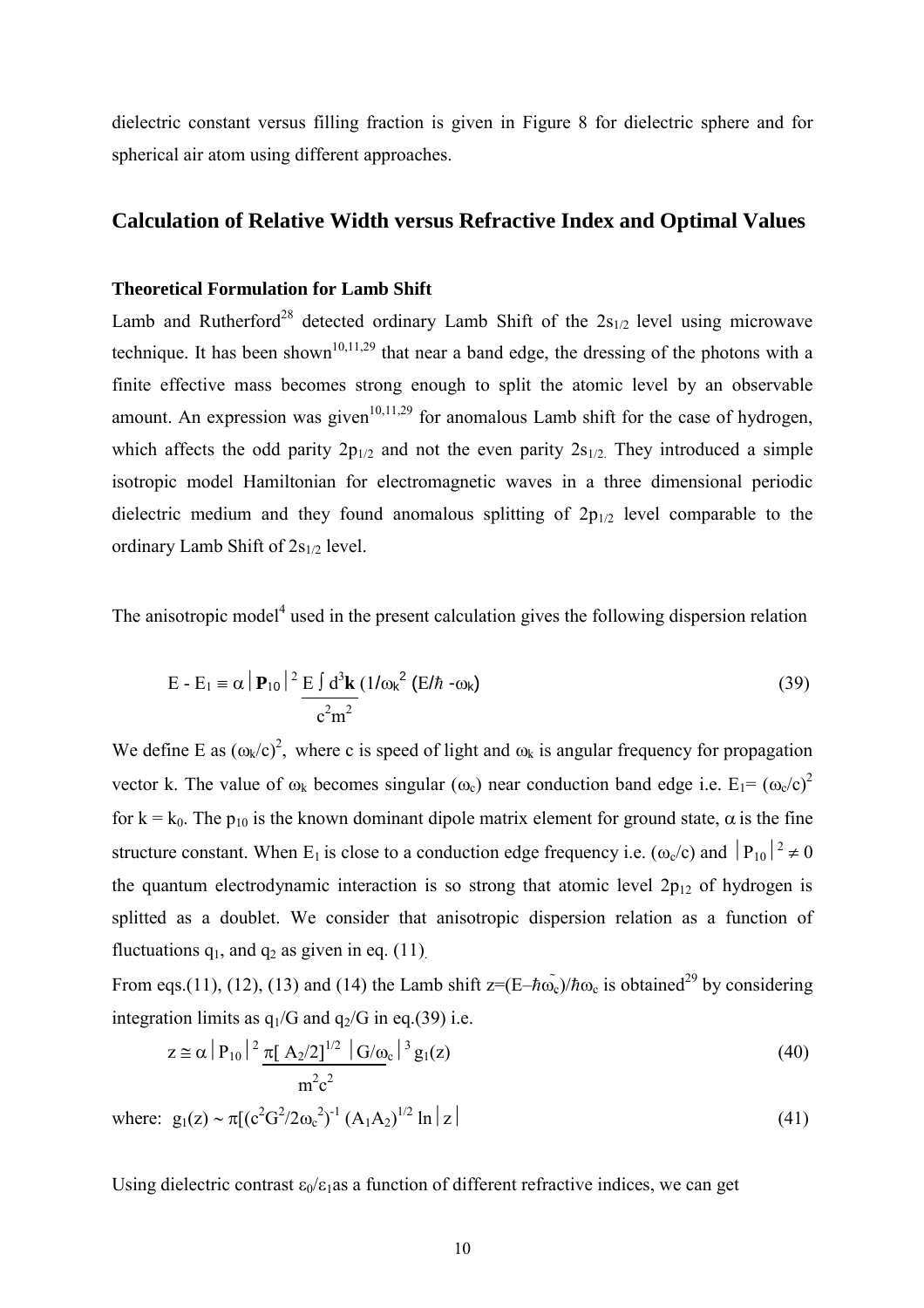$$
z/\ln z = 3\pi \varepsilon_0 (2\varepsilon_1)^{1/2} (1+\varepsilon_1/\varepsilon_0) [(1-\varepsilon_1^2/\varepsilon_0^2)/(1+\varepsilon_1^2/\varepsilon_0^2)]^{1/2} \times 10^{-8}
$$
\n(42)

We also calculate z/lnz directly by considering definition of Lamb shift as  $z = (E-E_c)/E_c$  with  $E = \omega_k^2/c^2$  and  $E_c = \omega_c^2/c^2$  then

$$
z/nz = \{ (E-E_c)/E_c \} / ln\{ (E-E_c)/E_c \}
$$
\n
$$
(43)
$$

The value of  $\omega_k$  is computed using the dispersion relation for p-polarization in the Bragg plane such that the phase space for propagation near a conduction band edge is defined by the frequency  $(\omega_c)$  satisfying the criteria for the occurrence of the photonic band gap as  $(\epsilon_1/\epsilon_0)$  > 1/3.

$$
\omega_{\mathbf{k}}/\mathbf{c} = \mathbf{k} \left( \varepsilon_0 \pm \varepsilon_1 \left| 1 - G^2 / 2 \mathbf{k}^2 \right| \right)^{-1/2} \tag{44}
$$

Consideration of eq. (44) with +ve and –ve sign as  $(\omega_k/c)$  and  $(\omega_k/c)$ <sub>II</sub> respectively, we get

$$
(\omega_{\mathbf{k}}/\mathbf{c})_{\mathbf{I}} = (2\epsilon_1)^{1/2} \mathbf{G}/(\epsilon_0 + \epsilon_1)
$$
\n(45)

$$
(\omega_{\mathbf{k}}/\mathbf{c})_{\mathbf{II}} = (2\epsilon_1)^{1/2} \mathbf{G} / \left\{ (\epsilon_0 + \epsilon_1)(3\epsilon_0 - \epsilon_1) \right\}^{1/2}
$$
 (46)

### **Calculation of Band Structure and Anisotropic Effect**

We have also made an effort for the tuning of the photonic band gap other than the temperature variation mentioned here above, this have been done by changing the anisotropy in liquid crystal infiltrated in opal. We are reporting only the effect of two liquid crystals infiltrated in opal by considering the bulk dielectric constant obtained from parallel and perpendicular dielectric constants. Band structure of the opal<sup>30</sup> given in Figure 10(a)  $(n_{\text{opal}} = 1.46)$  infiltrated with liquid crystal  $(n_{LC} = (n_{LC}^e + 2n_{LC}^0)/3 = 1.584, n_{LC}^e = 1.706,$  $n_{LC}^0$  =1.522), when each director of the nematic axis turns at random, i.e. isotropic material and in Figure 10(b) when the director of the nematic axis turns perpendicular to  $(1, 1, 1)$ director of the light. We have done band structure calculation for the purpose to know the effects of increasing the number of plane waves and decreasing the error. The time required is the important parameter, which also required and enhanced the cost. The Figure 11 of band structure for silicium polymer calculated using 671 plane waves. The calculation indicates that for most accurate band structure calculation is yet to be done, other than the other workers have done, needing a computer, which may take insignificant time and it may be better than even the super computer which takes an hour. This may lead to an important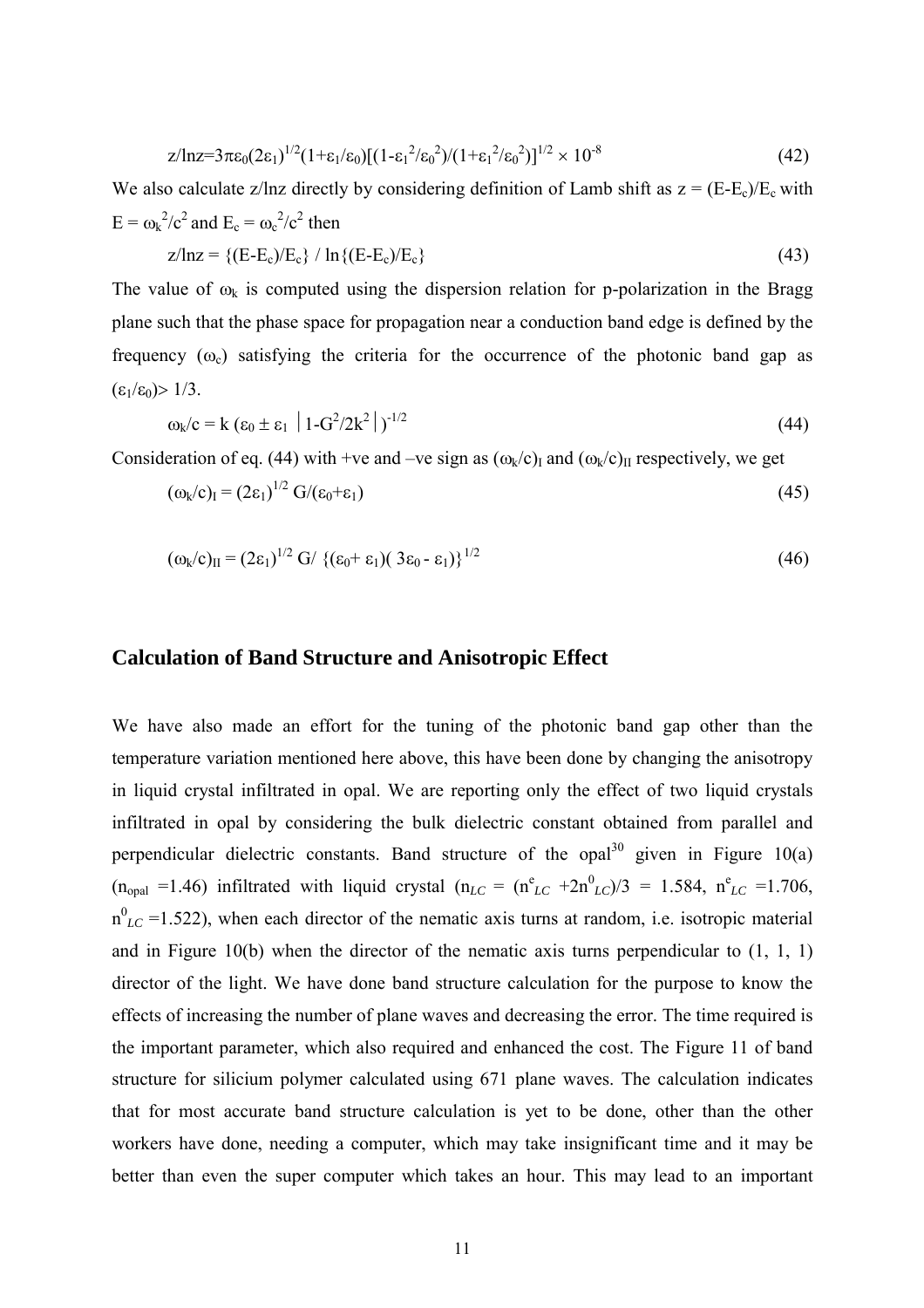application for photonic crystal for principles leading to the prepositions of a quantum computer.

### **Applications of Photonic Crystal**

The initial commercial and military applications are in the realm of handheld wireless communications and global- positioning system antennas using the high-impedance ground plane structure; The optical applications are of more long range, but we can expect an impact on white pigments that are ubiquitous in our surroundings; on optical signal processing; Light emitting diodes for both commercial and military use; Low threshold optical switches; Optical transistors for optical communication; High speed optical computers (or quantum computers); Ultra low noise coherent light sources; Fibre optic phone line; Optical bistability may provide a very low threshold high speed optical switch; Multipurpose photonic integrated circuit to work at  $\mu$ m and sub  $\mu$ m scale; Bandwidth of dielectric material of the order THz (Tera hertz); The same photonic crystal may be used for different frequency as Maxwell's equations have no fundamental length scale; The goal is to fabricate photonic crystal for telecommunication of 1.5  $\mu$ m and lattice constant ( $\approx 0.5 \mu$ m); Working memory of quantum computer may be  $10^6$  Gbytes; Quantum computer may do calculations in feta seconds. One million calculations could be done in this time, before the quantum information falls. This cannot be done by sophisticated super computer. Materials for photonic crystals; Metals, Metalo-dielectric photonic crystal; Synthetic opals infiltrated with the unit materials Si, Ge, Gap, TiO<sub>2</sub>, CdSe, GaAs, InP, InGaAsP, CdS,  $SiO_2+LC$  and  $Si+SiO_2$  etc. Applications for Different Dimensional Photonic Crystal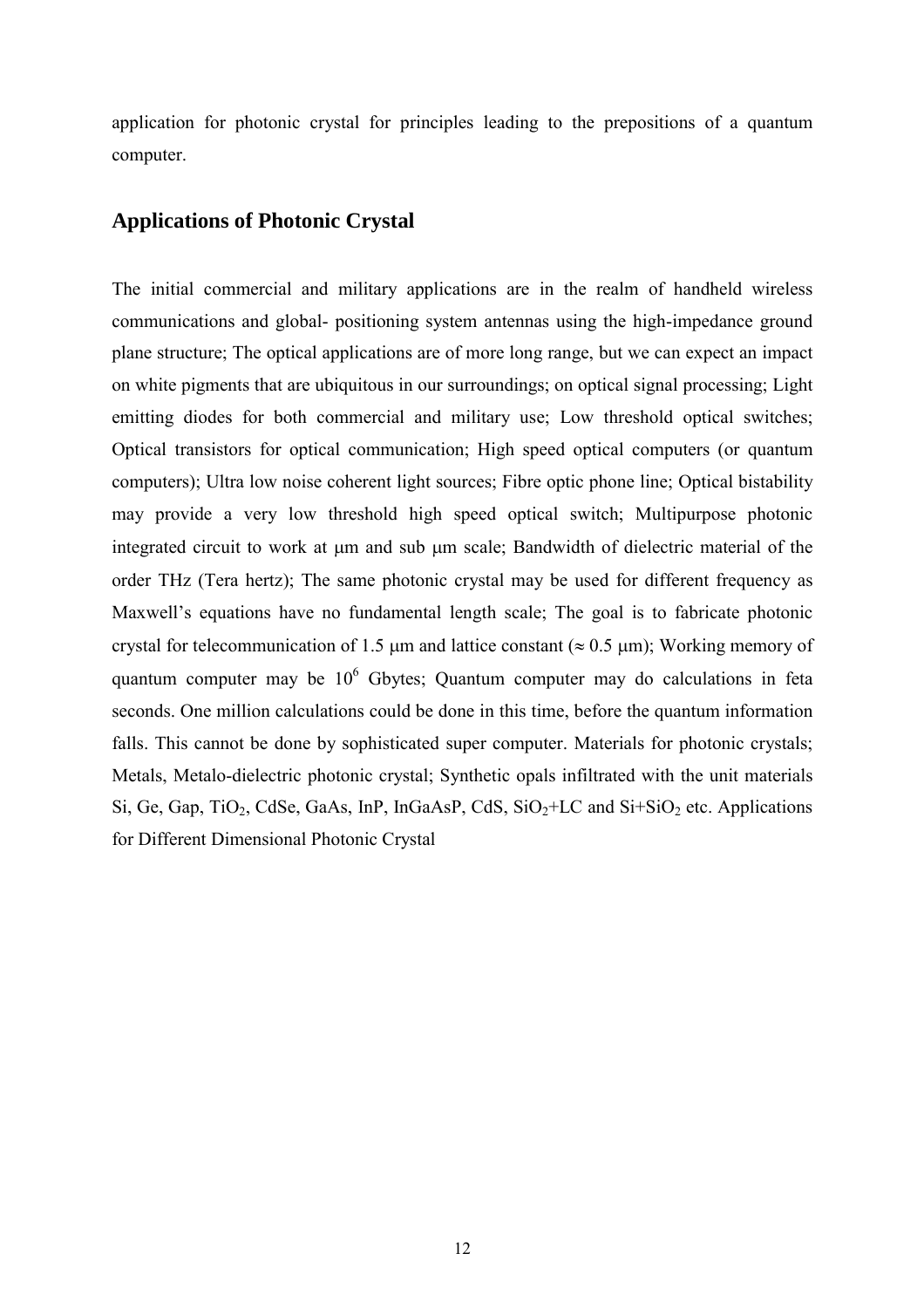| <b>Device</b>                           | <b>Description</b>                                                                                                                         | <b>Status</b>                                                                                          |
|-----------------------------------------|--------------------------------------------------------------------------------------------------------------------------------------------|--------------------------------------------------------------------------------------------------------|
| Ultra White Pigment                     | Incomplete 3-D band gap<br>Material, usually patterned<br>as opal structure                                                                | Demonstrated<br>(Manufacturing<br>methods under<br>development)                                        |
| Photonic Integrated Ckts                | 2-D thin films can be<br>patterned like conventional<br>integrated circuits to make<br>channel filters, modulators,<br>couplers and so on. | Under development                                                                                      |
| Nanoscopic Lasers                       | World tiniest optical<br>Cavities and tiniest<br>laser formed in a thin film<br>2-D band gap material.                                     | Demonstrated<br>(in the lab)                                                                           |
| Radio-Frequency<br>Antennas, Reflectors | Uses as inductors and<br>capacitors in place of<br>ordinary dielectric material                                                            | Demonstrated<br>(But must compete)<br>with other Methods-<br>Antennas & Magnetic<br>Resonance Imaging) |
| <b>Light Emitting Diodes</b>            | PBG structures can extract<br>light very efficiently<br>(better than $50\%$ )                                                              | Demonstrated<br>but must compete<br>with other methods                                                 |
| <b>Optical Fibers</b>                   | 2-D band gap materials<br>Stretched along III <sup>rd</sup><br>Direction                                                                   | Commercialized                                                                                         |

In summary we can mention that the full practical impact of PBG is yet to be seen.

# **Results and Discussions**

A brief review is given on the development of photonic crystal and its optical properties along with photonic band gap in different dimensions. The theoretical concepts filling fraction, effective refractive index and our calculations for relative width as a function of refractive index are given in Figure 5. Comparison with the results of Yablonovitch et al<sup>8</sup> and Ho et al<sup>7</sup> have been made. A good agreement between the experimental result<sup>8</sup> has been found with our calculated results at refractive index 3.6. The optical values of refractive index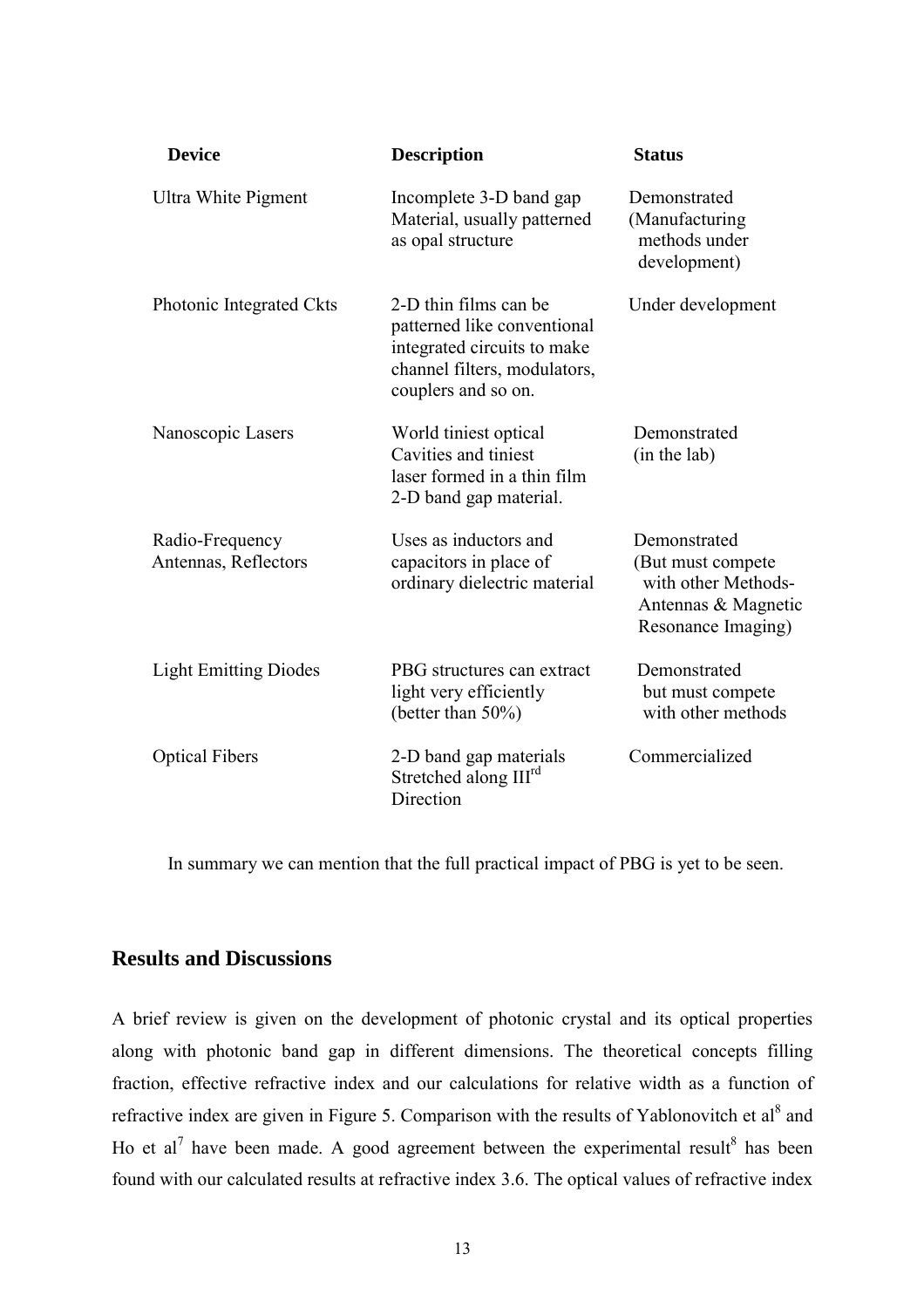contrast, volume-filling fraction, size of the gap in 3-D fcc dielectric structure by various researchers are given in the Table 1. We have also calculated the coefficients which occurred in fluctuating potential in eq. (11) and a plot is given as a function of refractive index as demonstrated in Figure 6. We derived a new relation for the dielectric contrast for eq.(30) and the variation of refractive index contrast versus volume filling fraction in the range 0 to 1 is given in Figure 7. We have given a new mechanism of the minimum refractive index difference which when added to the density of states minimum may be useful to assure the occurrence of the photonic band gap due to overlapping of gaps of different BZ. The alternative mechanism of scattering strength is greater than 1.

We have proposed an alternative mechanism of scattering strength, which when greater than one indicates the occurrence of PBG. The optimum scattering strength optimized in this work is given in eq. (20) and minimum dielectric contrast using eq. (30) could be estimated from the variation of refractive index contrast versus volume filling fraction and it is 2.414 as obtained from Figure 7. The relative width using scattering strength concept can be determined at W-point of the BZ using eq. (33). The variation of effective dielectric constant has been discussed. The effective refractive index for W-point of BZ is given in eq. (6) and it may be used to get relative width as in eq.(35) for nematic liquid crystal infiltrated in synthetic opal in Figure 8 and that for ferroelectric liquid crystal infiltrated in opal is given in Figure 9. There is a change of anisotropic behaviour and phase transition as a function of temperature. The Figures 8 and 9 indicate temperature tuning of photonic band gap. Our calculation of effective dielectric constant as a function of filling fraction for spherical air atoms for MG, MMMG, EM theory and experimental data and also for dielectric sphere are given Figure 10. A comparison of our calculated result shows a close agreement with MMMG result.

The lamb shift calculated in this work using eq.(42) taking  $\varepsilon_0=1$  and  $\varepsilon_0\neq 1$  is illustrated in Figure 11. The anomalous Lamb shift in  $2p_{1/2}$  level is significantly more than that obtained by using isotropic model which indicates that odd parity  $2p_{1/2}$  state of hydrogen is significantly influenced by introducing anisotropic behaviour of BZ.

Our work on band structure for liquid crystal infiltrated opal using an approach of Ho et al is illustrated Figure 12. The Figure  $12(a)$  have been obtained for liquid crystal, when each director of the nematic axis turns at random, i.e., isotropic material and Figure 12(b) is of the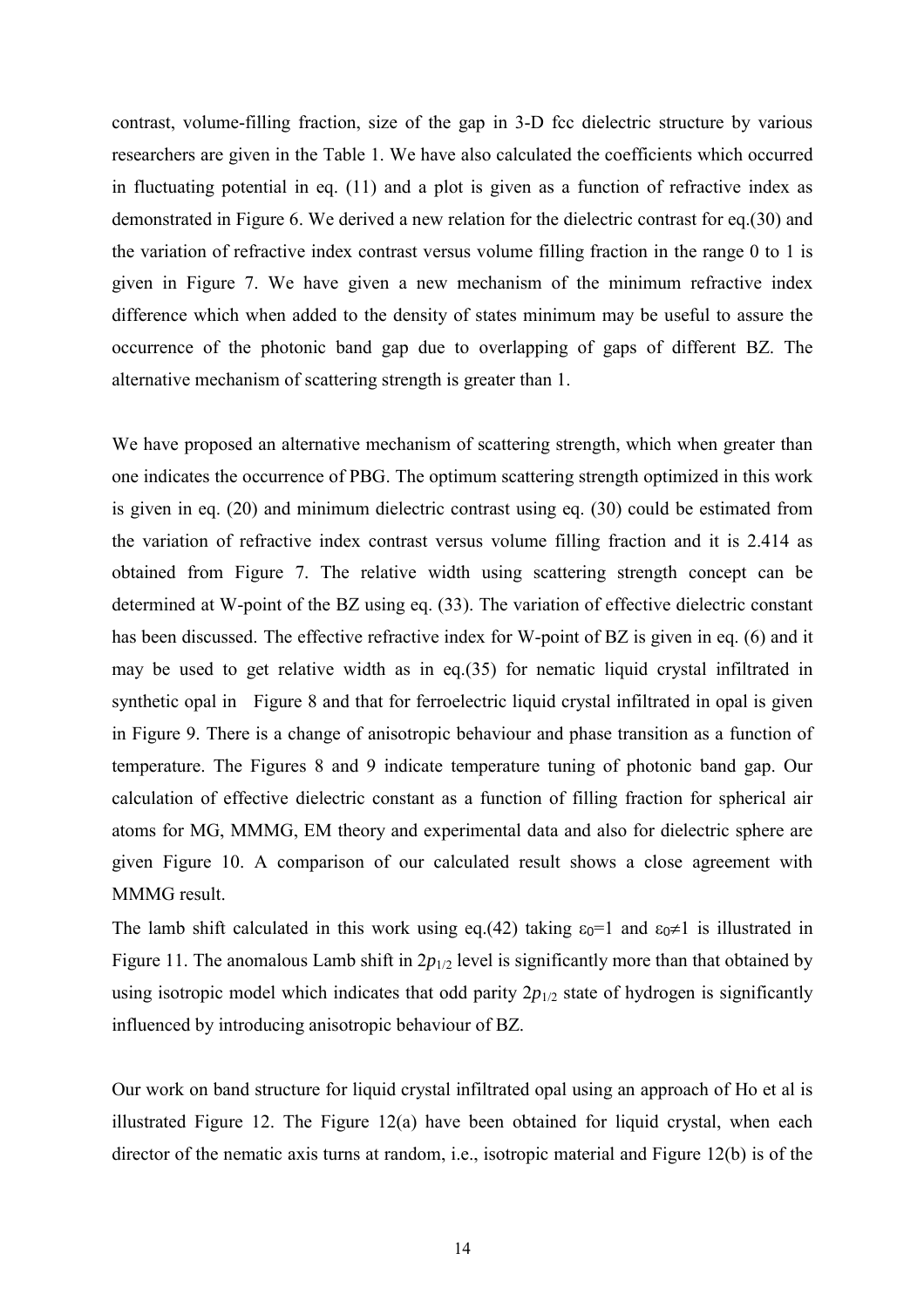opal infiltrated with liquid crystal, when the director of the nematic axis turns at perpendicular to (1,1,1) director of the light. Figure 12 (a) indicate isotropic situation where  $1<sup>st</sup>$  and  $2<sup>nd</sup>$ ,  $3<sup>rd</sup>$  and  $4<sup>th</sup>$  bands are degenerate. But when the director of the axis turns with an angle the degeneracy is lifted for the case of L-point  $(1, 1, 1)$  of the BZ. Now 1<sup>st</sup> and  $2<sup>nd</sup>$ , 3<sup>rd</sup> and 4<sup>th</sup> bands are separated from each other and they become non-degenerate. There is a gap between  $1^{st}$  and  $2^{nd}$ ,  $3^{rd}$  and  $4^{th}$ , the  $2^{nd}$  is biggest under the isotropic conditions of liquid crystal infiltrated opal, while  $1<sup>st</sup>$  band gap is biggest when degeneracy is lifted due to anisotropy effect.

#### **Conclusion**

The work included in this paper provides fruitful information to understand the physical basis of photonic band gap and it may help in fabricating photonic crystal. This paper briefly reviews photonic crystal structure and we report our finding on relative width, filling fraction, effective refractive index, scattering strength, mechanism of PBG, dielectric contrast, Lamb Shift and band structure calculation. The refractive index contrast of 2.414 obtained by us for face centered cubic lattice is the least one till date.

# **Acknowledgements**

We gratefully acknowledge Late Prof. G.K. Johri and Prof. Katsumi Yoshino (Department of Electrical Engineering, Osaka University, Japan) for having fruitful discussions with us on some of these findings. This work was completed within the framework of the Associateship Scheme of the Abdus Salam International Centre for Theoretical Physics awarded to Manoj Johri.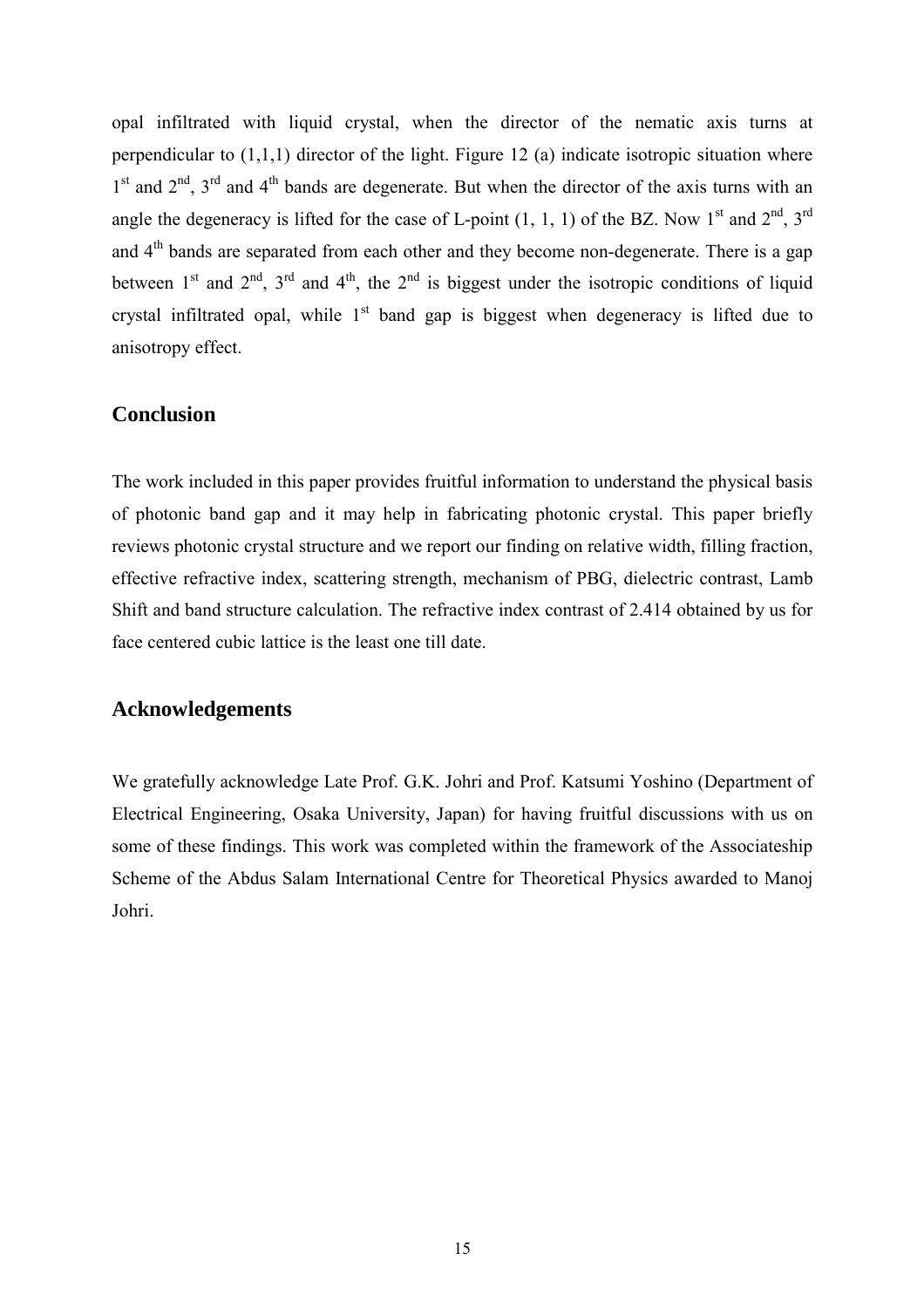### **References**

- 1 Anderson P W, *Phys Rev,* 109 (1958) 1492.
- 2 Purcell E M, *Phys Rev,* 69 (1946) 681.
- 3 John S, *Phys Rev Lett,* 53 (1984) 2169.
- 4 John S, *Phys Rev Lett,* 58 (1987) 2486.
- 5 Yablonovitch E, *Phys Rev Lett,* 58 (1987) 2059.
- 6 Yablonovitch E and Gmitter T J, *Phys Rev Lett,* 63 (1989) 1950.
- 7 Ho K M, Chan C T, and Soukoulis C M, *Phys Rev Lett,* 65 (1990) 3152; Chan C T, Ho K M and Soukoulis C M, *Europhys Lett,* 16 (1991) 563.
- 8 Yablonovitch E, Gmitter T J, and Leung K M, *Phys Rev Lett,* 67 (1991) 2295.
- 9 Yablonovitch E., Gmitter T J, Meade R D, Kappe A M, Brommer K D, Joannopoulous J D, *Phys Rev Lett,* 67 (1991) 3380.
- 10 John S and Wang J, *Phys Rev Lett,* 64 (1990) 2418.
- 11 John S and Wang J, *Phys Rev B,* 43 (1991) 12772.
- 12 Yablonovitch E, *Scientific American*, (Dec., 2001) 47.
- 13 Johri G K, Johri Manoj, Tiwari Akhilesh, Sharma Rajesh and Yoshino Katsumi, *Mol Crys Liq Crys,* 368 (2001) 359.
- 14 Johri G K, Tiwari Akhilesh, Johri Manoj and Yoshino Katsumi, *Jpn J Appl Phys,* 40 (2001) 4565.
- 15 Johri G K, Tiwari Akhilesh, Saxena Saumya and Johri Manoj, *Mod Phys lett B*, 15 (2001) 529.
- 16 Johri G K, Sharma Rajesh, Tiwari Akhilesh, Srivastava Kuldeep, Saxena Saumya and Johri M, *Pramana*, 58 (2002) 563.
- 17 Johri G K, Tiwari Akhilesh, Johri Manoj, Saxena Saumya and Yoshino Katsumi, *J Soc Elect Mat Eng,* 10 (2001) 269.
- 18 Johri Gajendra K, Johri Manoj, Tiwari Akhilesh and Yoshino Katsumi, *IEEE TDEI*, 11 (Feb 2004) 184.
- 19 Leung K M and Liu Y F, *Phys Rev Lett,* 65 (1990) 2646.
- 20 Sözüer H S, Haus J W, and Inguva R, *Phys Rev B,* 45 (1992) 13962.
- 21 Zhang Z and Satpathy S, *Phys Rev Lett,* 65 (1990) 2650.
- 22 Lorentz L, Wiedemannasche Annalen*,* 11 (1880) 70; Lorentz H A, The Theory of Electrons (Tuebner, Leipzig) 1909: reprint (Dover, NewYork) 1952.
- 23 Bruggeman D A G, *Ann Phys (Leipzig)* 24 (1935) 636.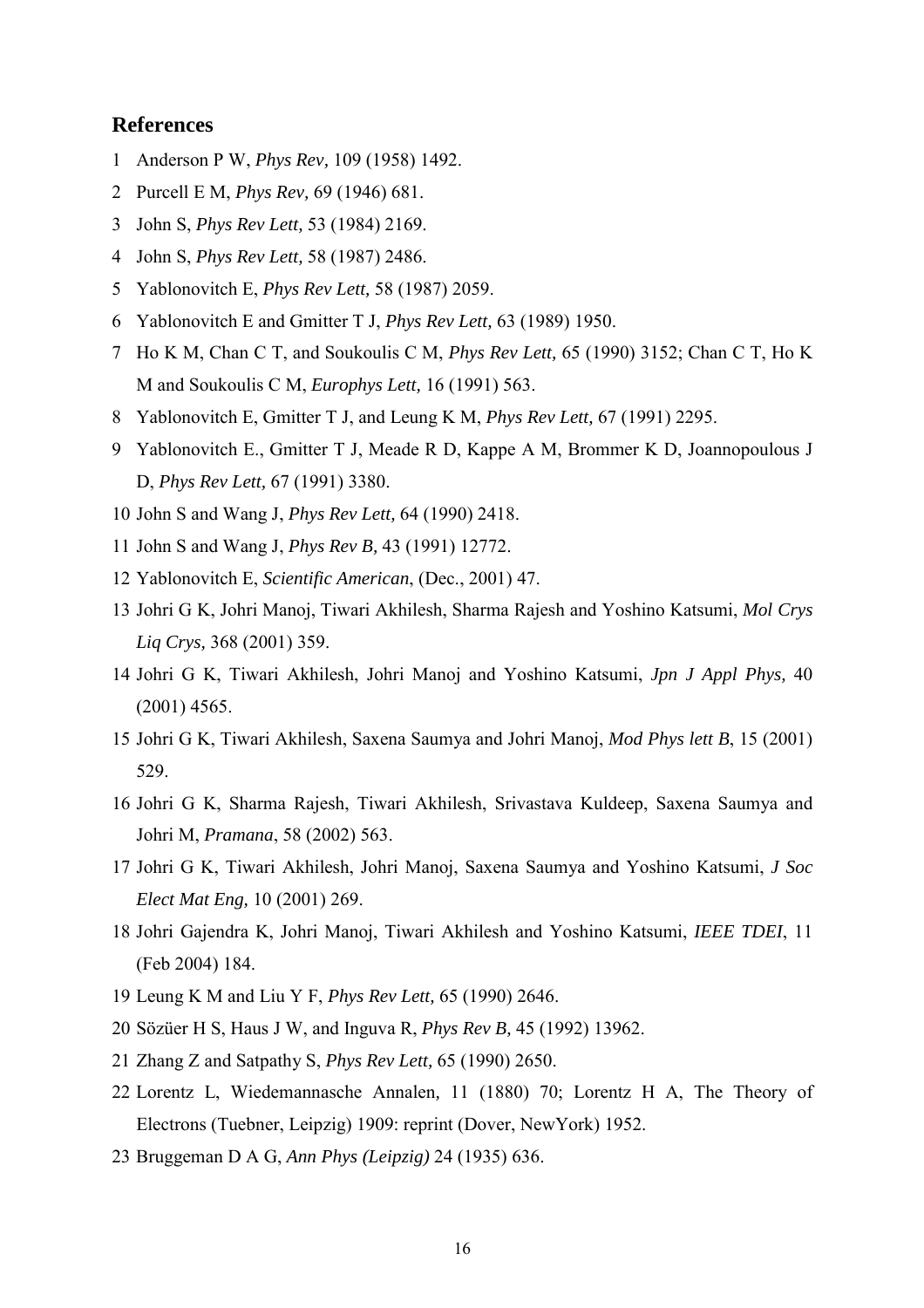- 24 Korringa J, *Physica (Utrecht)* 13, (1947) 392; Kohnand W, Rostoker N, *Phys Rev* 94 (1954) 111.
- 25 Leung K M, and Lin Y F, *Phys Rev B,* 41 (1990) 10188.
- 26 Garnett Maxwell J C, *Philos. Trans. R. Soc. London,* 203 (1904) 385.
- 27 Busch K and Soukoulis C M, *Phys Rev Lett,* 75 (1995) 3442.
- 28 Lamb W E and Retherford, *Phys Rev* 72 (1947) 241.
- 29 Quang T, Woldeyohannes M, John S and Agrawal G S, *Phys Rev Lett* 79 (1997) 5238.
- 30 Takeda H and Yoshino K, *J Soc Elect Mat Eng,* 10 (2001) 119.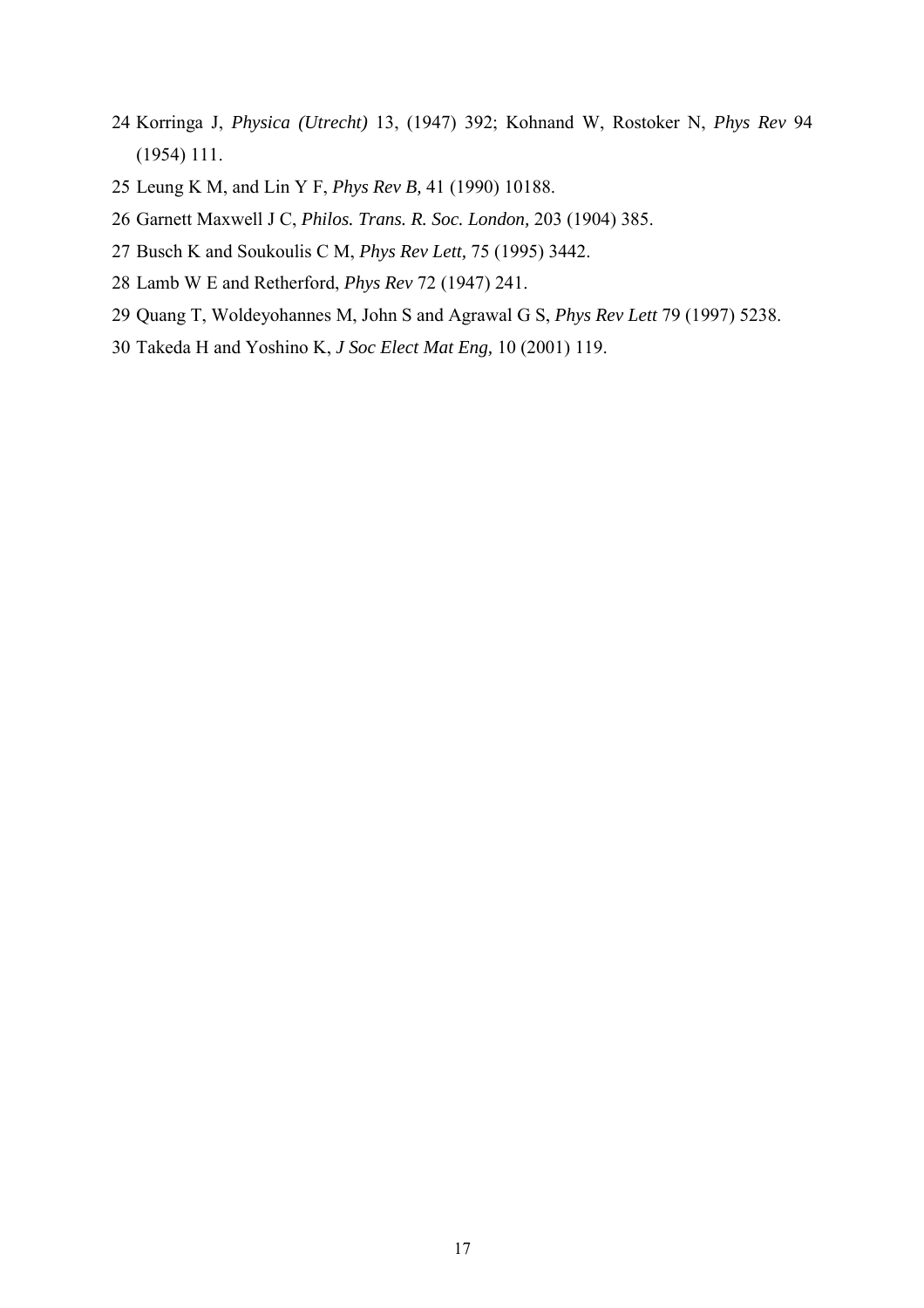| $n_a/n_b$ | filling fraction( $f$ ) | $\Delta\omega/\omega_0$ | Remark and Ref.                                                            |
|-----------|-------------------------|-------------------------|----------------------------------------------------------------------------|
| 1.46      |                         |                         | Spherical atom and closed<br>packed lattice(pseudogap<br>theoretical $)^4$ |
| 3.6       | 0.37                    | 15.7%                   | Diamond lattice full PBG<br>non-spherical (theoretical) <sup>7</sup>       |
| 3.6       | 0.81                    | 28.8%                   |                                                                            |
| 2.0       | 0.34(i)                 | 46%                     | $^{\prime\prime}$<br>$^{\prime\prime}$                                     |
| 2.0       | $0.81$ (diel.)          | 21%                     | $^{\prime\prime}$<br>$^{\prime\prime}$                                     |
| 3.6       | 0.78                    | 19%                     | Cylindrical microstructure<br>closed packed (experimental) <sup>7</sup>    |
| 2.1       |                         |                         | Normalized hole diameter<br>$\approx 0.469$ (Ref.7)                        |
| 1.6       | 0.11                    |                         | Spherical atom and closed<br>packed lattice(experimental) <sup>8</sup>     |
| 3.5       | 0.15                    | 6.7%                    |                                                                            |
| 3.03      | 0.16                    | 6.7%                    | $^{\prime\prime}$<br>$^{\prime\prime}$                                     |
| 3.03      | 0.67                    | 0.0                     | $^{\prime\prime}$<br>$^{\prime\prime}$                                     |
| 2.8       | $0.10$ to $0.15$        | 13%                     | Largest band $\text{gap}^{23}$                                             |
| 4.6       |                         | 9.5%                    | Saturated (theoretical) <sup>24</sup>                                      |

Table 1 Optimal values of refractive index contrast, volume filling fraction, size of the gap in the Photonic crystals in three dimensional fcc dielectric crystal structure.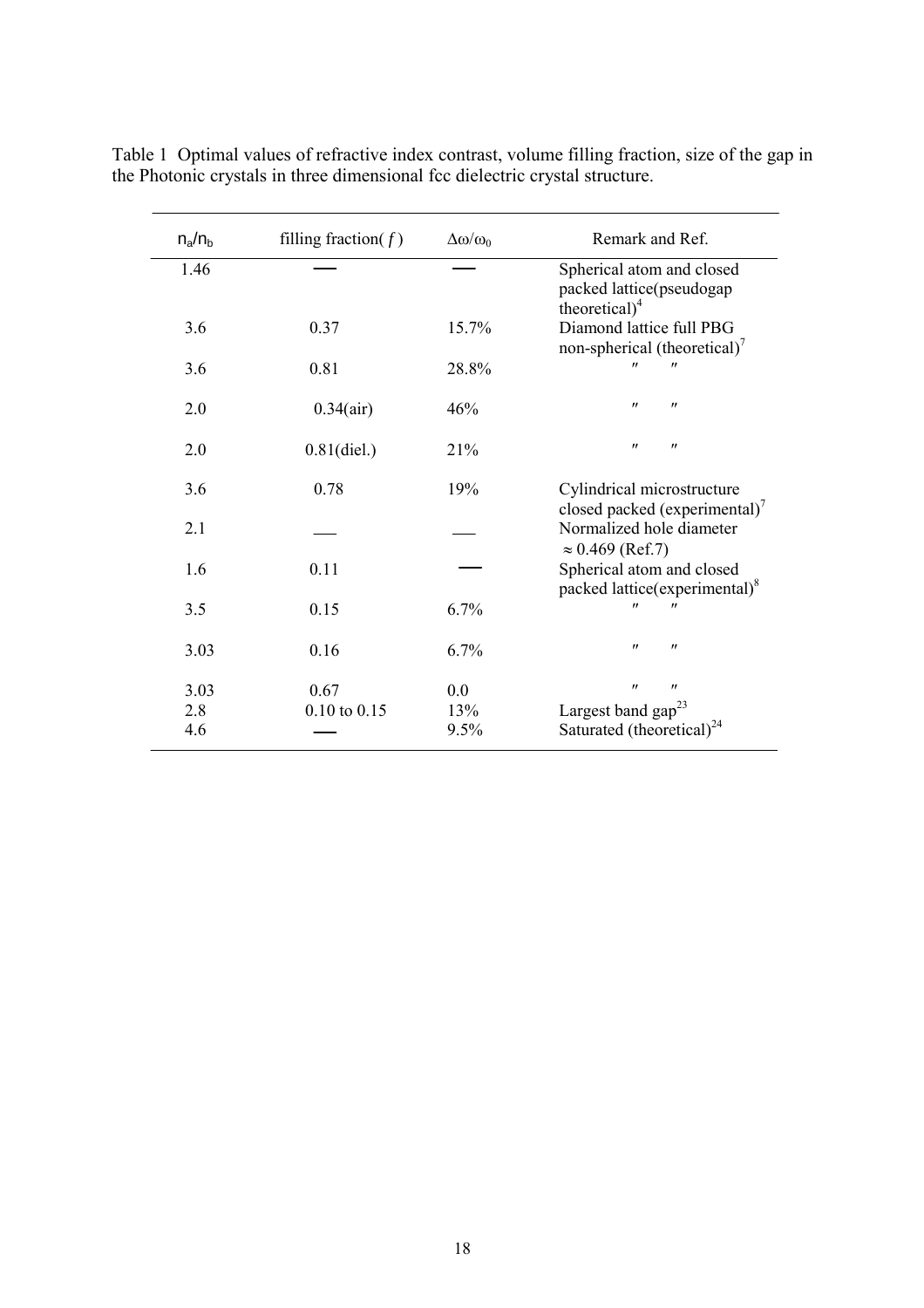

Figure 1(a, b, c) One dimension for wavelength in band gap and 1(d, e, f) for wavelength not in band gap



Figure 2(a, b, c) Two Dimensions



Figure 3(a, b, c) Three Dimensions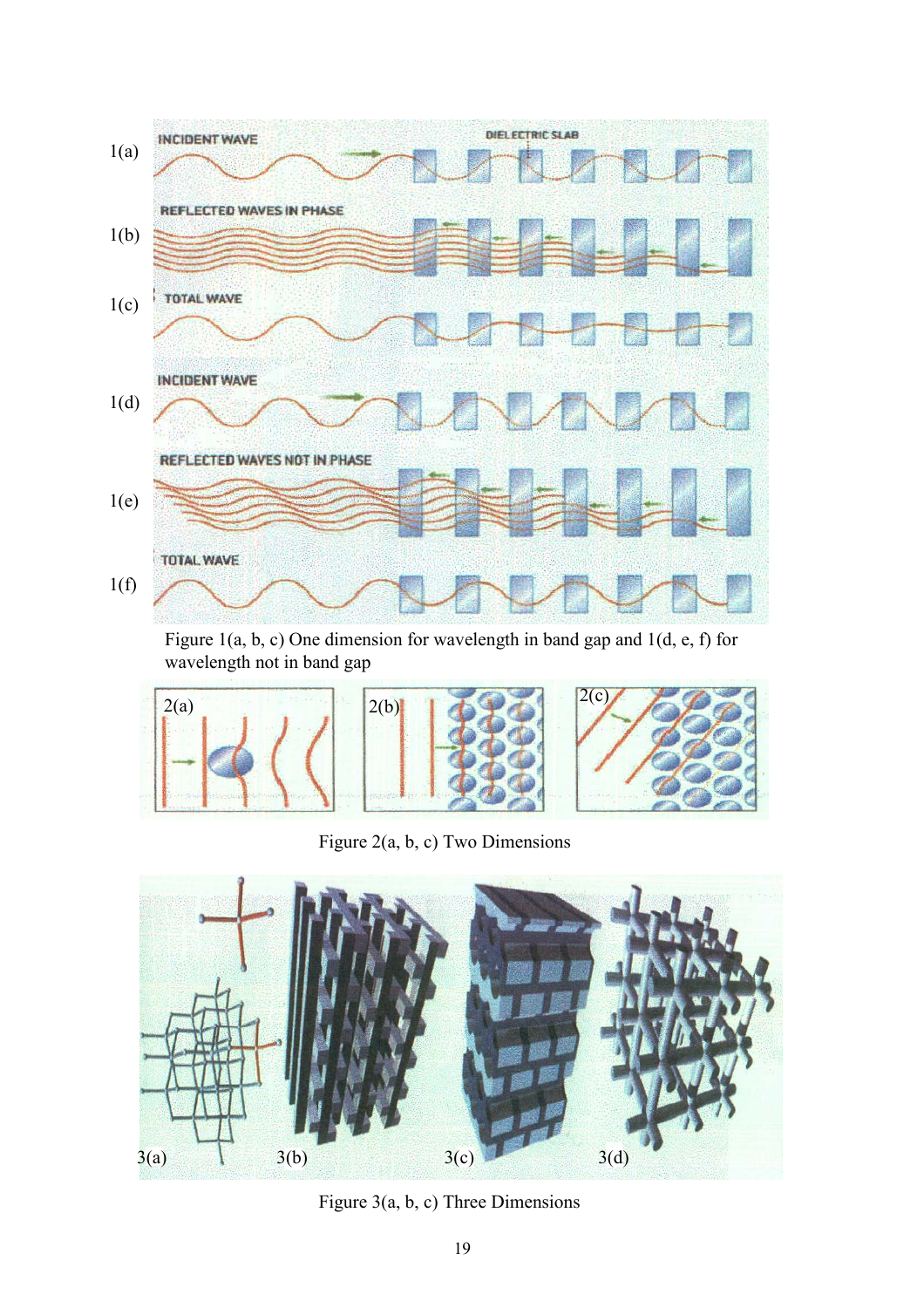



# **Woodpile Structures**

S. Lin, Sandia National Lab Soukoulis Group, Iowa State University



**Square Spirals**  John's Group, University of Toronto

Figure 4 Some 3-D Structures used by different groups.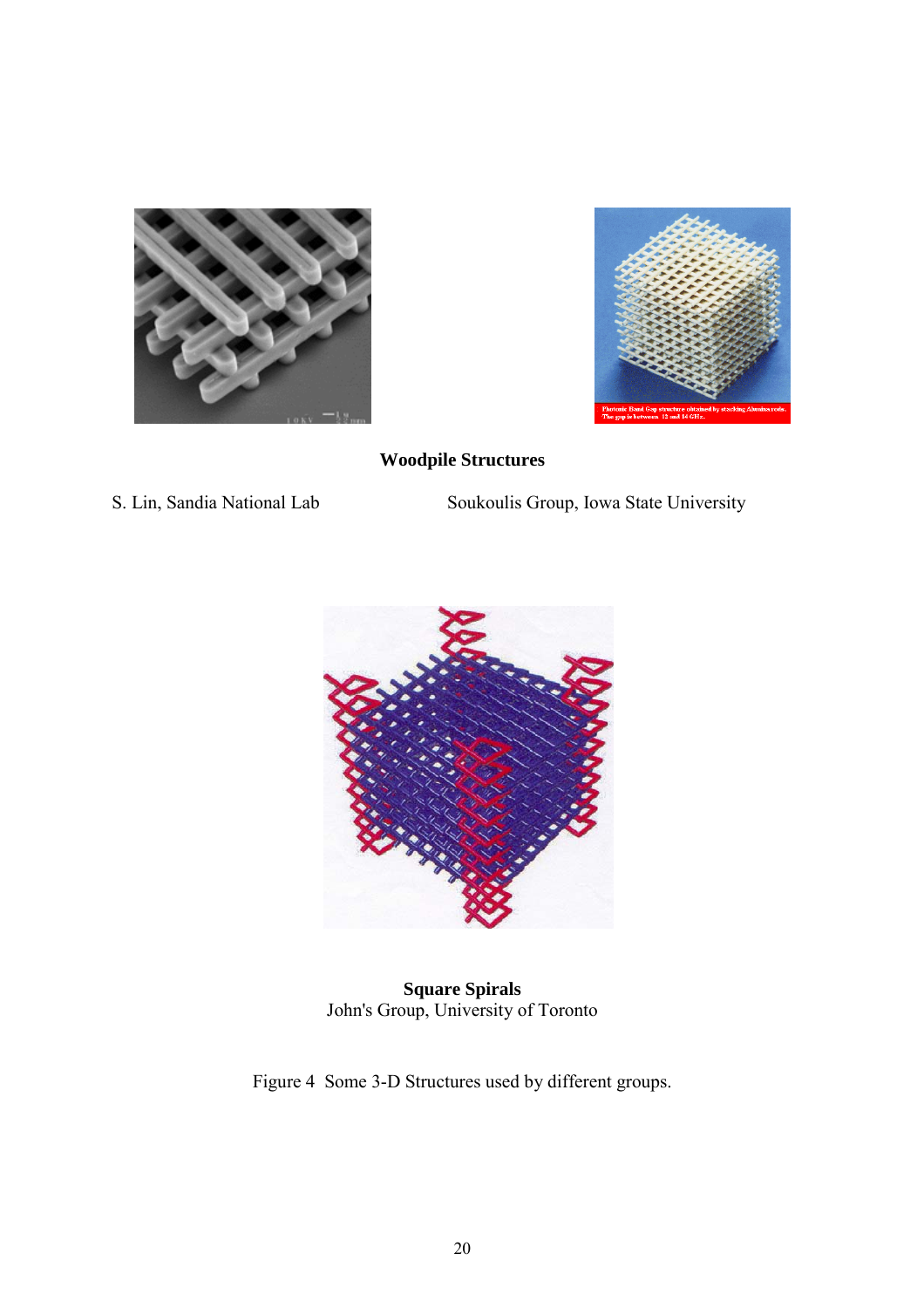

Figure 5 Variation of relative width ( $\Delta\omega/\omega_0$ ) with refractive index (n) for Eq (1); For Yablonovitch; ∆ for Ho et al.



Figure 6 Variation of coefficients  $A_1$ ,  $A_2$ , occurred as in fluctuating potential in eq (11) as a function of refractive index contrast  $(n_a/n=n, n_b=1)$ .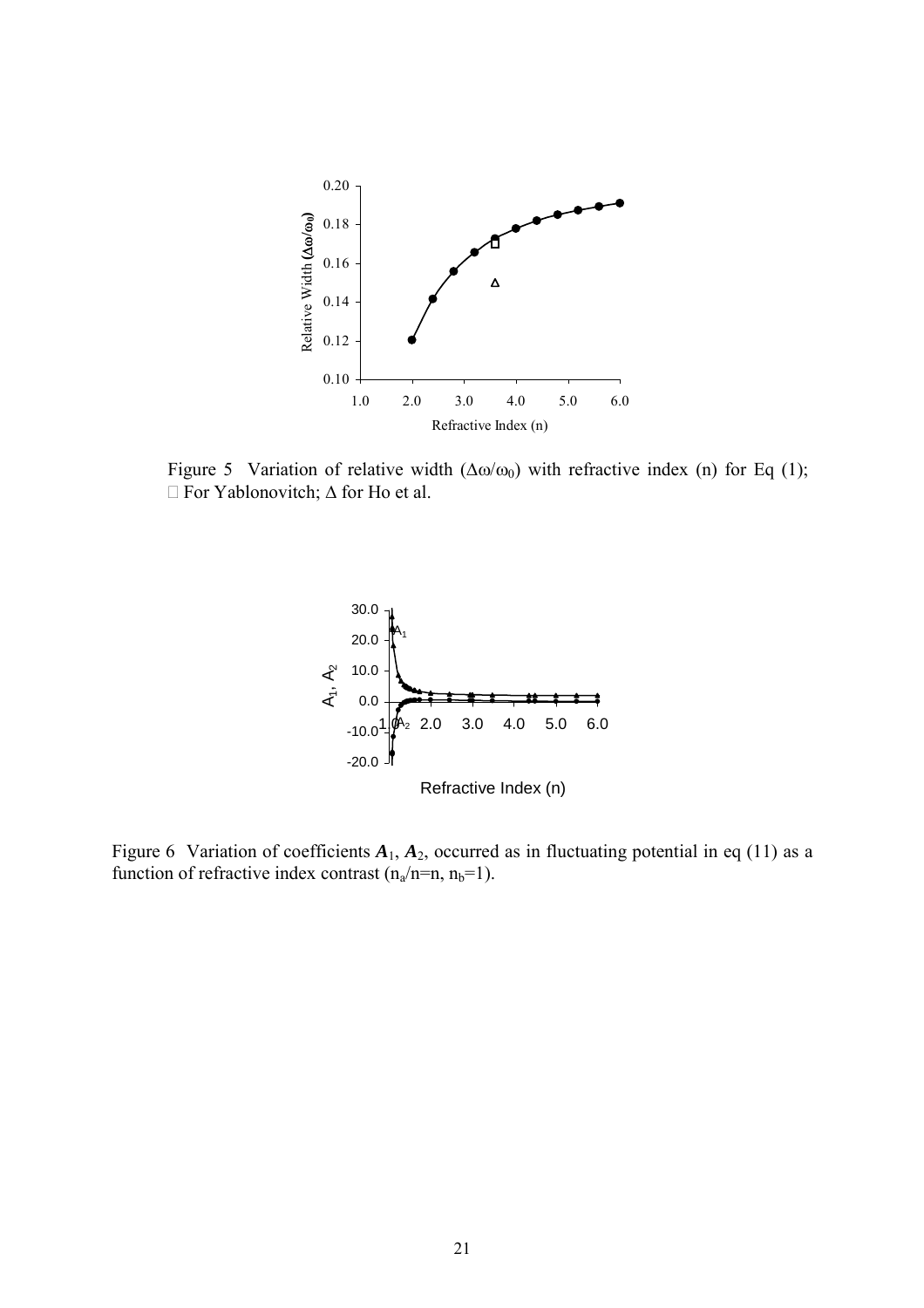

Figure 7 Variation of refractive index contrast versus volume filling fraction in the range 0 to 1 with filled triangles for  $n_a/n_b$  and hollow circles for  $n_b/n_a$ .



Figure 8 Temperature dependence of calculated relative width ( $\Delta\omega/\omega_c$ ) of nematic liquid crystal ZLI-1132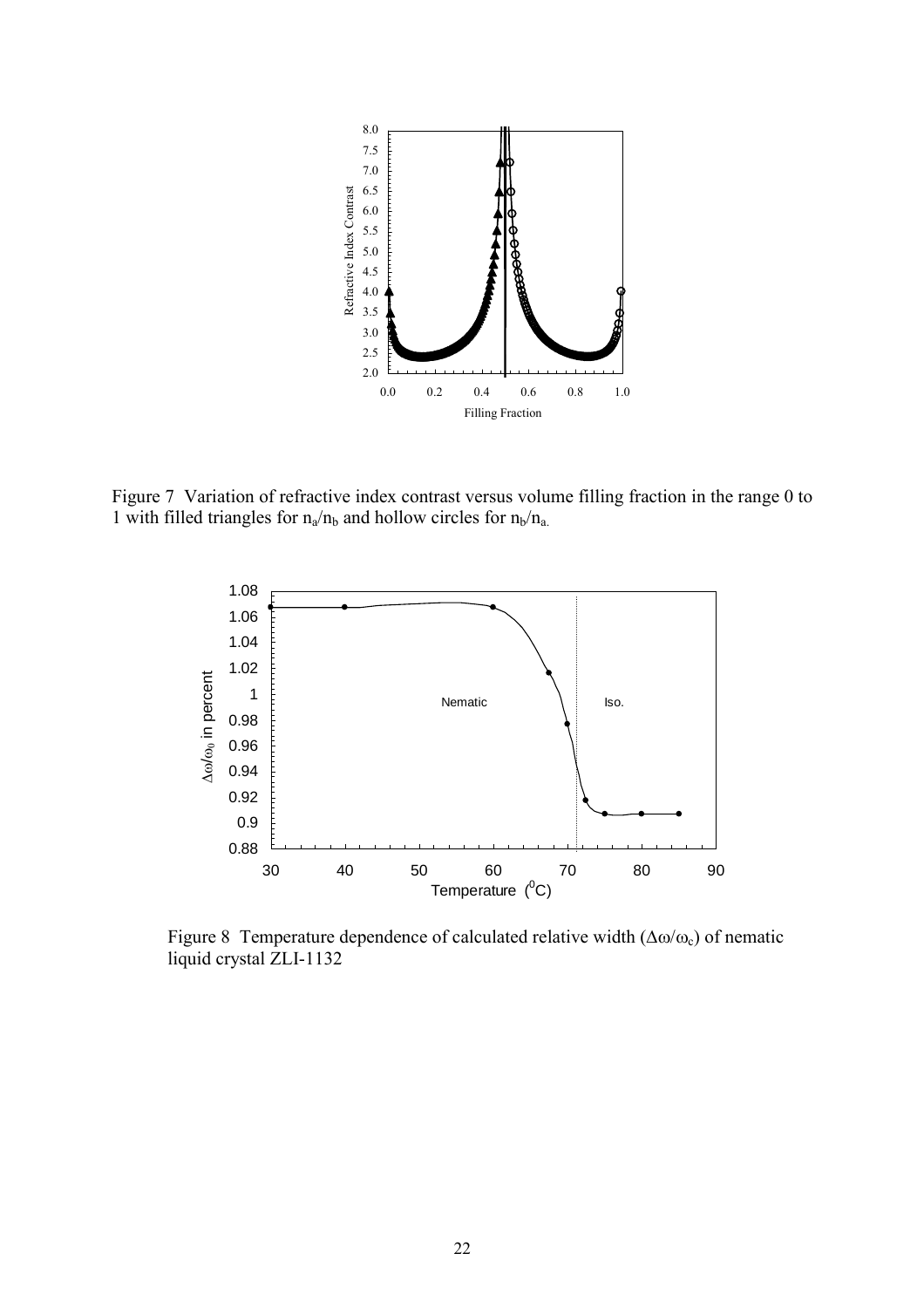

Figure 9 Temperature dependence of calculated relative width  $(\Delta \omega/\omega_0)$  of ferroelectric liquid crystal 1MC1EPOPB.



Figure 10 Variation of effective dielectric constant with filling fraction for spherical air atoms (6) MG result, (Σ) MMMG result ( $\lambda$ ) EM theory, (-) Experimental result<sup>6</sup>, and for dielectric sphere ( $\Diamond$ ) MG result, ( $\Delta$ ) MMMG result, (O) EM theory, (-) Experimental result.